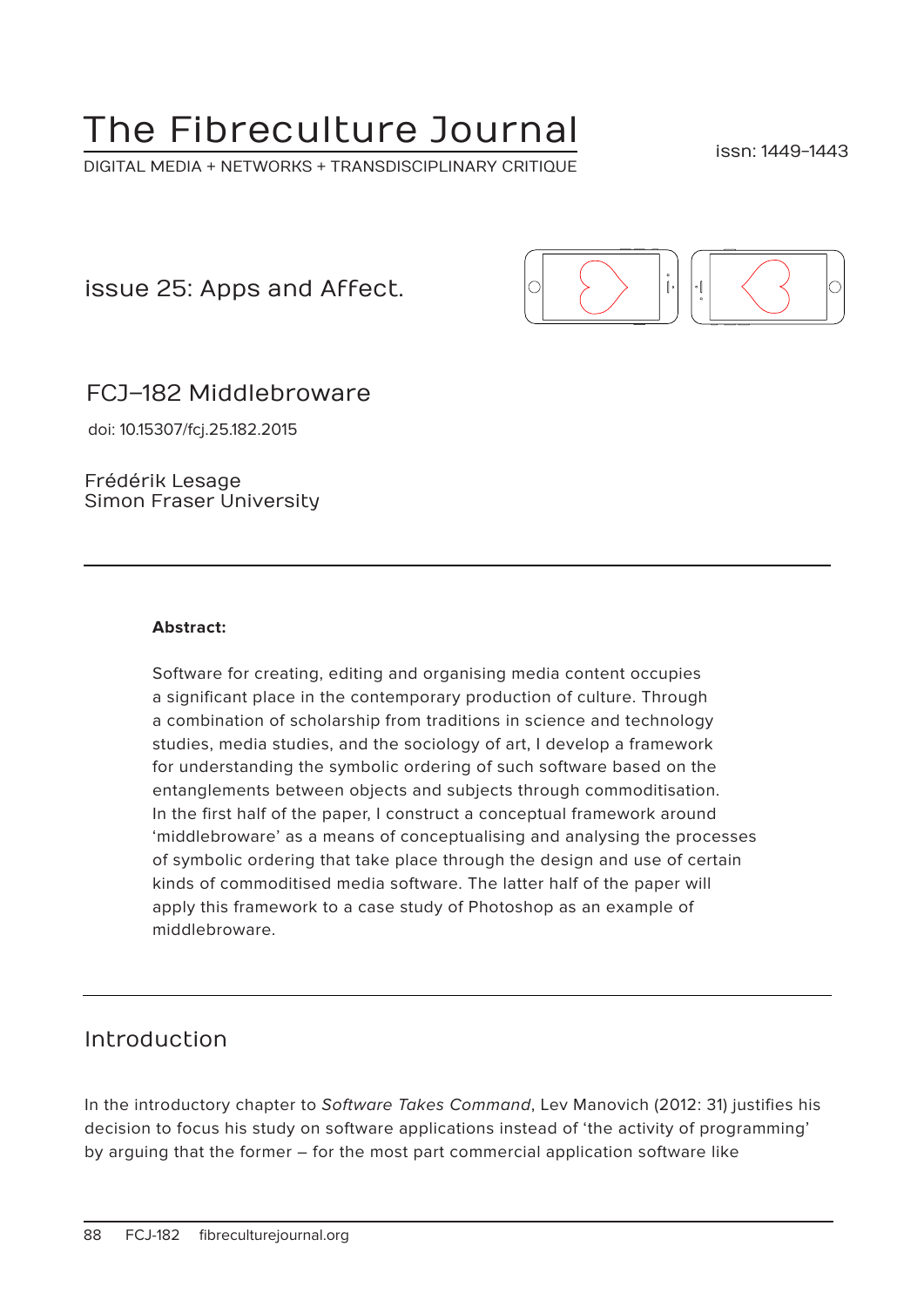Photoshop, AfterEffects, and Final Cut Pro – represent the tools of 'mainstream cultural practices' of digital media production while the latter represents an exceptional practice. Manovich's self-justification serves as a useful starting point for this paper because it draws attention to two sets of interrelated questions regarding contemporary digitally mediated cultural production.

The first set of questions stems from Manovich's acknowledgement that digital media producers, including people who program, represent a significant group of cultural producers (Dovey and Kennedy, 2007; Mackenzie, 2006: 32–33). But recognising programmers as cultural producers raises a classificatory challenge: is the practice of programming necessarily a distinct form of cultural production in relation to other forms of digital culture? Is this distinction based on a privileged access to certain properties of digital media? Some have taken the ranking of programming above other forms of digitally mediated practices as far as proclaiming that one should 'program or be programmed' (Rushkoff, 2011). However, it is impossible to make distinctions between using application software and programming for the production of culture without clarifying the complex and contingent symbolic categories that make such distinctions possible; categories like 'mainstream'. It is certainly possible to identify examples of programming that could qualify as 'mainstream practices' if by mainstream we mean practices that are driven by largescale commercial markets. For example, manufacturers of mobile devices have turned to 'app markets' in order to provide users with access to new applications. Part of this business model entails scaling up the number of developers who produce apps for these users through 'crowdsourcing' (Bergvall-Kåreborn and Howcroft, 2013). Based on such an example, 'mainstream' and exceptional do not seem to be sufficient categories for distinguishing between programming and other digitally mediated practices.

The second set of questions stemming from Manovich's justification relates to a topic that he has done much to draw attention to in his work: how should we classify the work of practitioners who use application software? In light of the first set of questions, to what extent are the people who use application software enabled and constrained by their use of this mainstream 'media software' – 'software for creating, editing and organizing media content' (Manovich 2013: 24)? If, as Manovich argues in his book, the rise of social media represents a new and improved class of media software, what future is in store for practitioners who remain wedded to 'old' media software like Photoshop or Final Cut Pro?

In this paper, I set out to address the modes of ordering subjects, objects and practices of digital media production by building on Manovich's original definition of media software in a way that explicitly addresses symbolic relations of power for the production of culture. Combining scholarship from traditions in science and technology studies, media studies,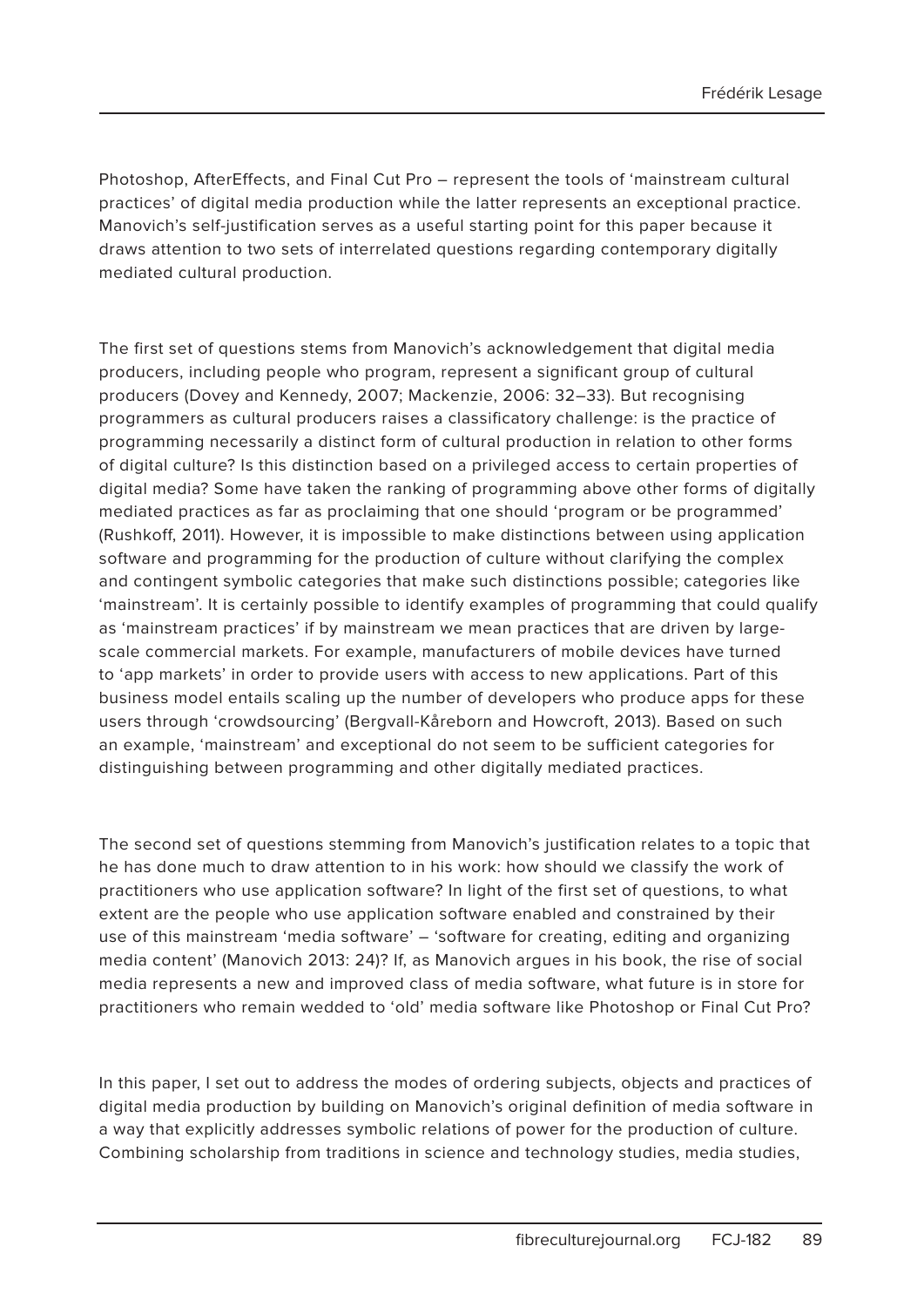and the sociology of art, I set out to investigate the distinct modes of ordering\* \*(Couldry, 2012: 66) cultural work with media software. This approach entails lending a greater amount of attention to the socio-material assemblages that constitute the subjects and objects of digitally mediated culture. In the first half of the paper, I construct a conceptual framework around 'middlebroware' – defined as the configuration of commoditised media software and its related practices of design and use – to conceptualise and analyse the processes of symbolic ordering that take place with media software. The latter half of the paper will apply this framework to a case study of Photoshop as an example of middlebroware.

## Configuring users and designers for the production of culture

Computer engineers and software developers draw from definitions of what constitutes a user to design hardware and software. These definitions change considerably over time and are contingent upon broader social and technological relationships that mediate design and use (Grudin, 1990). Scholars like Steve Woolgar (1991) use 'configuration' to analyse the processes involved in designing 'the user' into semiotic and material assemblages of computational infrastructure. For Woolgar, studying how the user is configured entails studying how different groups of designers – from engineers to marketers to user-experience designers – mobilise different, and at times competing, definitions of the user as part of the process of designing information and communication technologies. Configuration has since been critically refined by a number of scholars who challenge Woolgar's initial focus on designers, arguing that one should also recognise the contributions of end-users in the different stages of configuring users of information and communication technologies.

One example of this refinement is Silverstone and Haddon's (1996) study charting the 'domestication of information and communication technologies' (ICTs). By following the career of an information and communication technology from its early inception to its subsequent consumption, appropriation and conversion by families, they argue that social groups like the family within the context of everyday domestic life represent key contributors to the articulation of meaningful uses of ICTs. A second example of this refinement is Leah Lievrouw's 'reconfiguration': a mode of communicative action 'where users modify and adapt media technologies and systems as needed to suit their various purposes or interests' (Lievrouw, 2011: 4) by reinventing or hacking these same technologies or systems. Reconfiguration draws attention to the contingency of ICT designs once they are in the hands of groups of users who have the technological skills required to alter said technologies. Finally, a third example of how configuration has been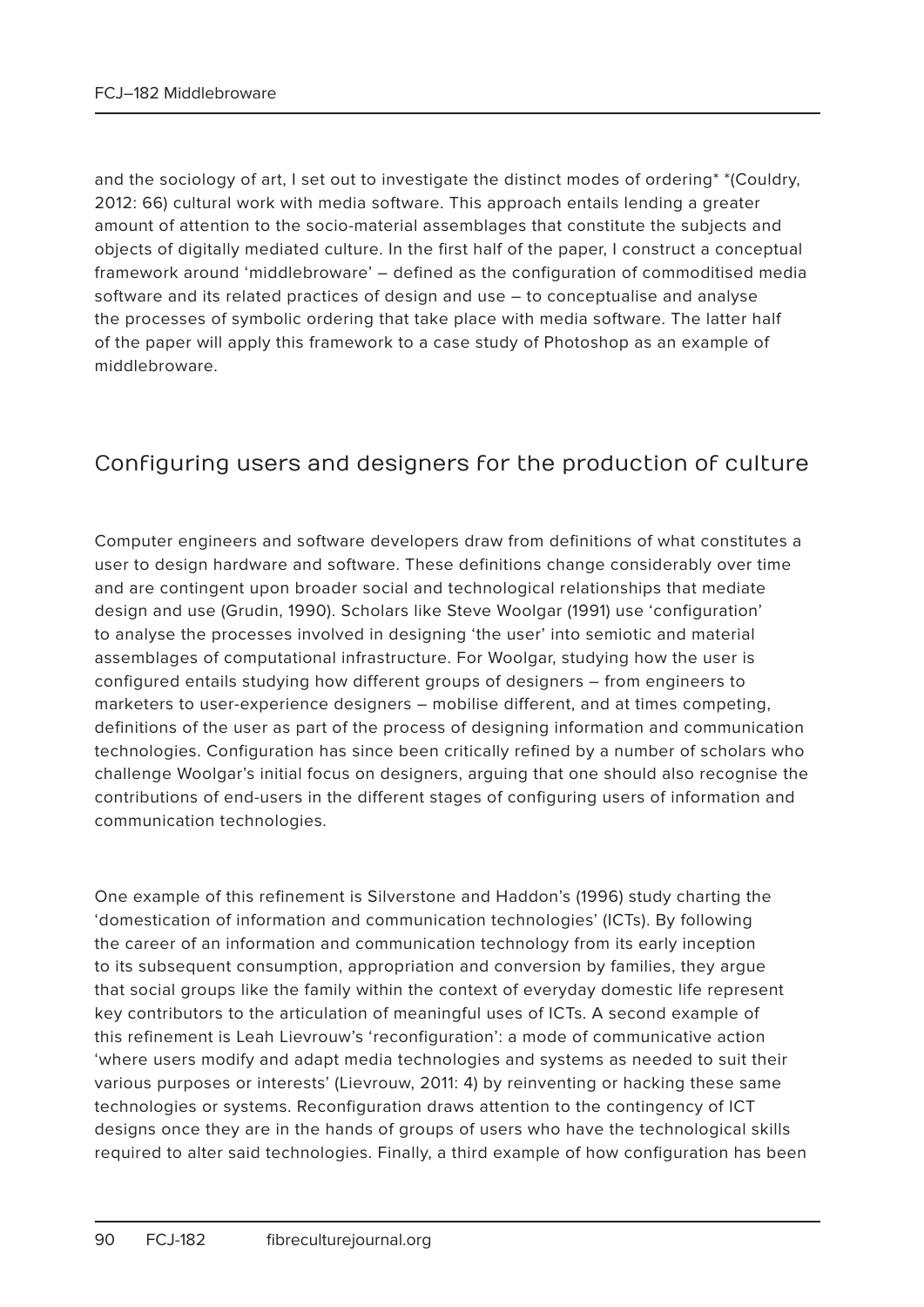adapted is a focus on how end-users are included or excluded from the processes that configure the user for ICTs (Hope and Amdhal, 2011).

The above examples extend configuration into an open-ended and contested process whose stakes have always encompassed more than the 'merely' technological to include how technologies are always already embedded in the social and the cultural. With this in mind, the following definition of configuration by Lucy Suchman seems particularly adequate for the purpose of this paper:

[...] a device for studying technologies with a particular attention to the imaginaries and materialities that they join together [author's emphasis], an orientation that resonates as well with the term's common usage to refer to the conjoining of diverse elements in practices of systems design and engineering. (Suchman, 2012: 48)

As part of her discussion of configuration, Suchman reverse engineers the term to distinguish between 'figuration' as the physical, symbolic, and emotional work of disentangling subjects and/or objects from techno-social assemblages and the prefix 'con' to refer to the bringing together of such figurations. Her definition of configuration can be understood as a call to investigate the politics of differentiating and converging relationships between designers and users through techno-social assemblages (Voss et. al., 2009: 1).

Configuration scholarship problematises notions of subjectivity surrounding the design and use of technologies like media software. The practices of designing and using media software are predicated on pre-existing yet contested definitions of cultural subjects and objects for the production of culture. At stake in these definitions is the ability to define the orders of worth for culture. Returning to the above example of classificatory distinctions between the practice of programming and the practice of using application software, there is a politics of figurations and configurations at work in defining both categories of practice. The devices of figuration and configuration are used to explore the different divisions and unions that make-up cultural production: how one distinguishes the graphic designer and her application software from the app developer and her software development kit. But as Suchman makes clear, the project of studying configurations cannot be dissociated from their politics of cultural historical imaginaries (Suchman, 2012: 52). In the case of the production of culture with media software, this politics includes how media software remediates pre-existing classificatory distinctions between elite and popular, or mainstream and exceptional, and, finally, how people can use these distinctions at the expense of others. With this in mind, I put forward a conceptual framework that addresses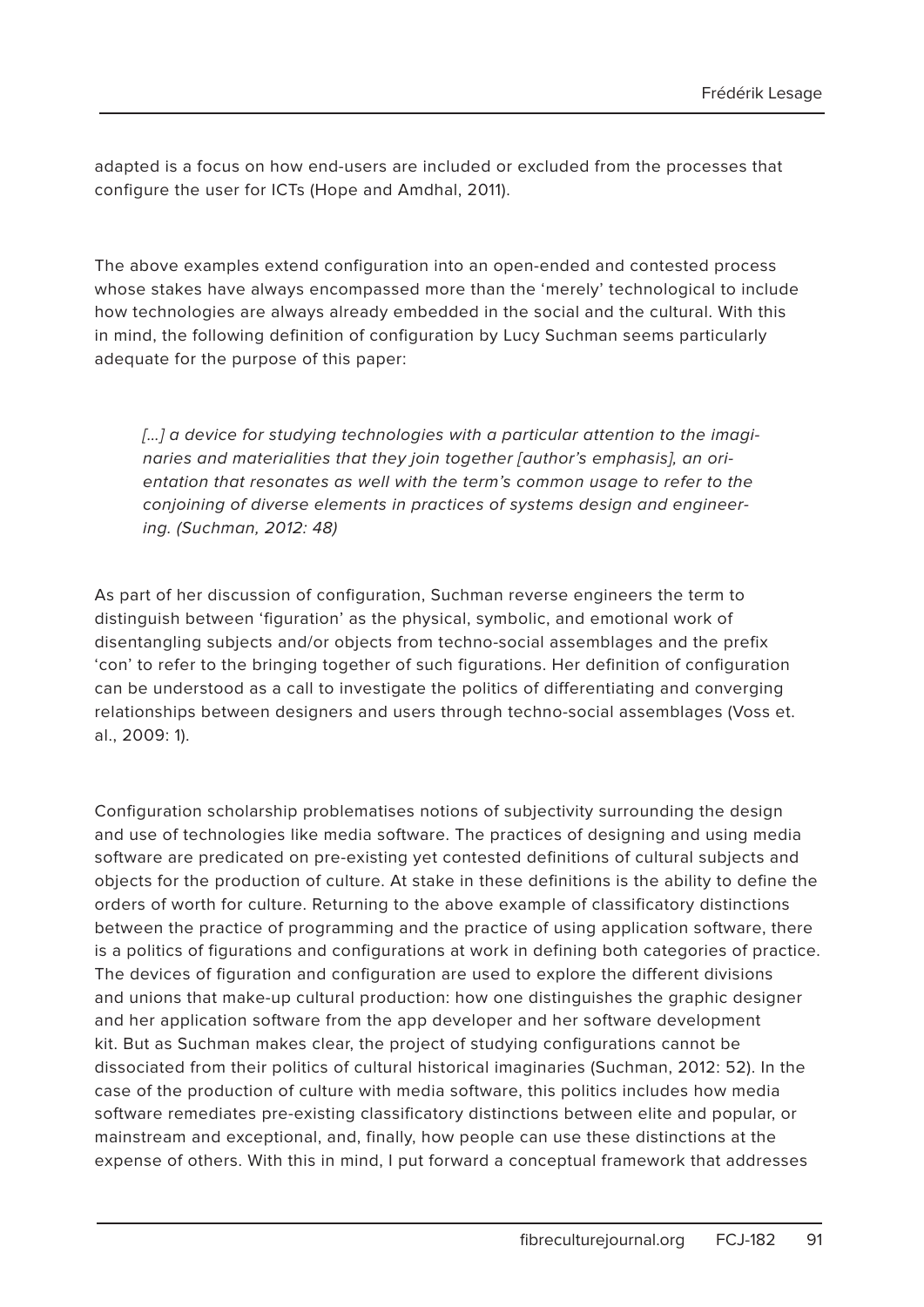the historical specificities of the politics of cultural production with media software in the following section.

#### Defining middlebroware

Tackling the politics of configuration for the production of culture with media software requires a conceptual framework that draws attention to the distinct ways in which people redeploy modes of ordering subjects and objects through the design and use of media software and how such positions constitute a symbolic order for cultural production. I propose 'middlebroware', a portemanteau that combines 'middleware' and 'middlebrow', as one potential framework for such a study.

#### Middleware

The term 'middleware' is used among computer engineers to refer to software that operates between 'front-end' applications and 'back-end' computing resources. It is:

Software that mediates between an application program and a network. It manages the interaction between disparate applications across the heterogeneous computing platforms. (Howe, 1985)

While it is unlikely that computer engineers and other computing experts would consider media software 'proper' middleware, the term is fitting in this case because it evokes an invisible or implicit mediation: just as middleware serves as a kind of 'software glue' (Wikipedia, 2014), software for cultural production can serve as a similar type of 'glue' for cultural work – enabling and constraining the production, circulation, and appreciation of cultural content.

It should also be pointed out that the suffix 'ware' as applied to this context reasserts an earlier meaning that precedes its first use in print as a means of distinguishing software as 'the carefully planned interpretive routines, compilers, and other aspects of automative programming' from the hardware 'of tubes, transistors, wires, tapes and the like' (Tukey,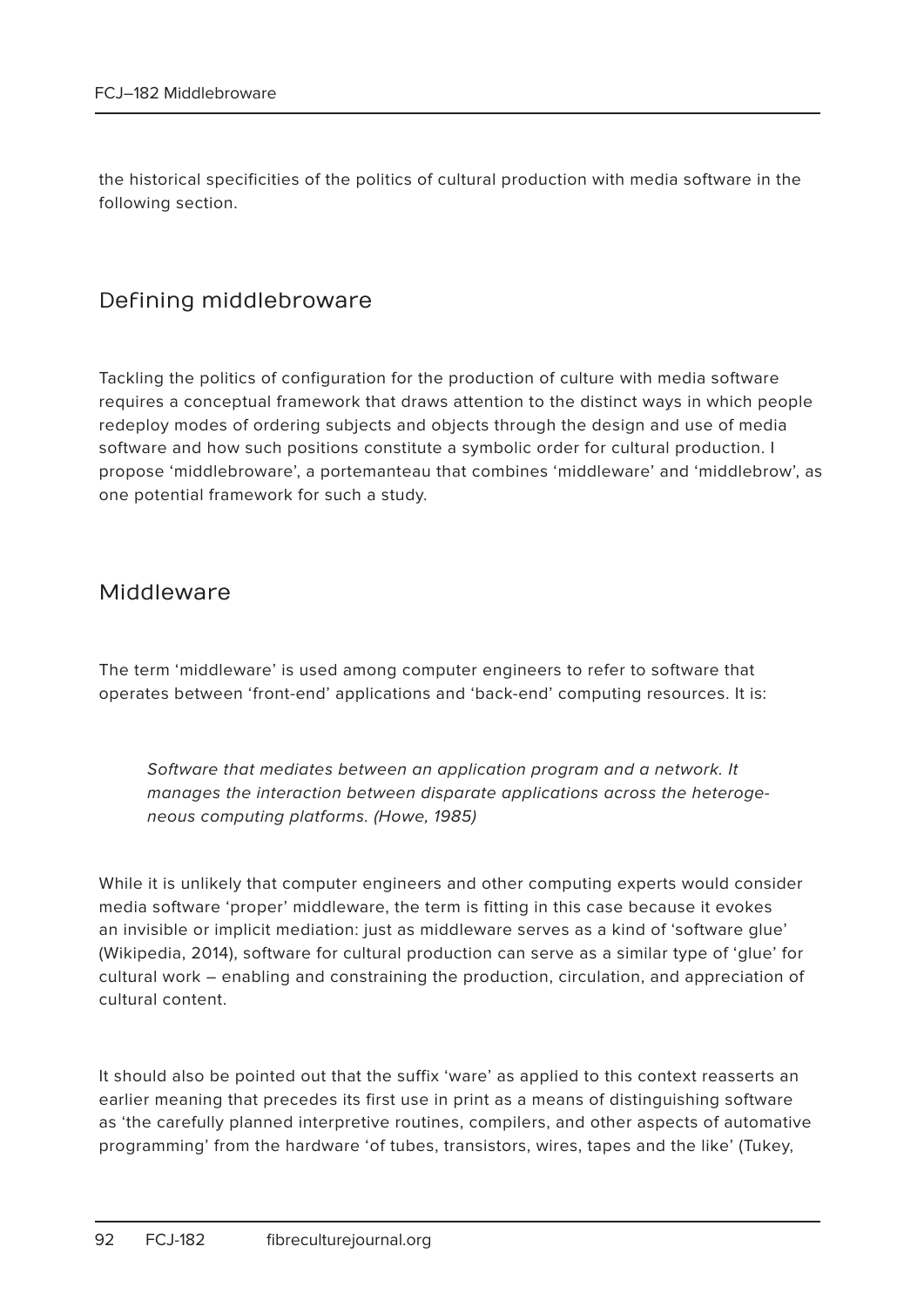1958: 2). I use 'ware' in this context to reaffirm the traditional use of the suffix to name various commoditised categories of goods or materials that share a particular property or function: stoneware, earthenware, tableware, etc. The first trait that characterises middlebroware is therefore software for creating, editing, and organising media content whose design and use are brought together through organising principles of commoditisation.

#### Middlebrow art

Pierre Bourdieu et al.'s (1990) study of photography in 1970s France may seem like a dated point of reference from which to draw concepts for an analysis of digital media. Their study chronicled how diverse groups of photographers from domestic spheres of production (like members of amateur photography clubs) to professional and semi-professional fields (like magazine or sports photographers) understood and positioned their works in relation to broader economic, political and cultural frameworks. They argued that photographers who aspired for recognition as part of a legitimate art form faced an enormous challenge due to photography's ties to so many non-artistic cultural fields; from journalism, to domestic life, to advertising, etc. 'Art-for-art's-sake' represented an ideal that imparted aesthetic legitimacy to practitioners. Photography, however, was treated as middlebrow art *('un art* moyen') by privileged social classes because it was located midway between 'noble' and 'vulgar' practices (Bourdieu et. al., 1990: 97), leaving photographers condemned 'to create a substitute for the sense of legitimacy which is given to the priests of all the legitimate arts' (Bourdieu 1993: 131).

More generally, all those marginal cultural producers whose position obliges them to conquer the cultural legitimacy unquestioningly accorded to the consecrated progressions expose themselves to redoubled suspicion by the efforts they can hardly avoid making to challenge its principles. (Bourdieu 1993: 131)

This conceptualisation of middlebrow culture was based on a distinction between different fields (champs) of practice whereby middlebrow cultural practices were subsumed to a commercial logic aimed at a public of consumers while, by contrast, autonomous fields of artistic production involved creators producing for other creators. This framework is relevant for studying the politics of cultural historical imaginaries of media software because it addresses how cultural practices are symbolically enabled and constrained by capitalist logics of commoditisation. It provides the means to analyse how symbolic orders generate and reinforce categorical distinctions to describe reality that in turn enables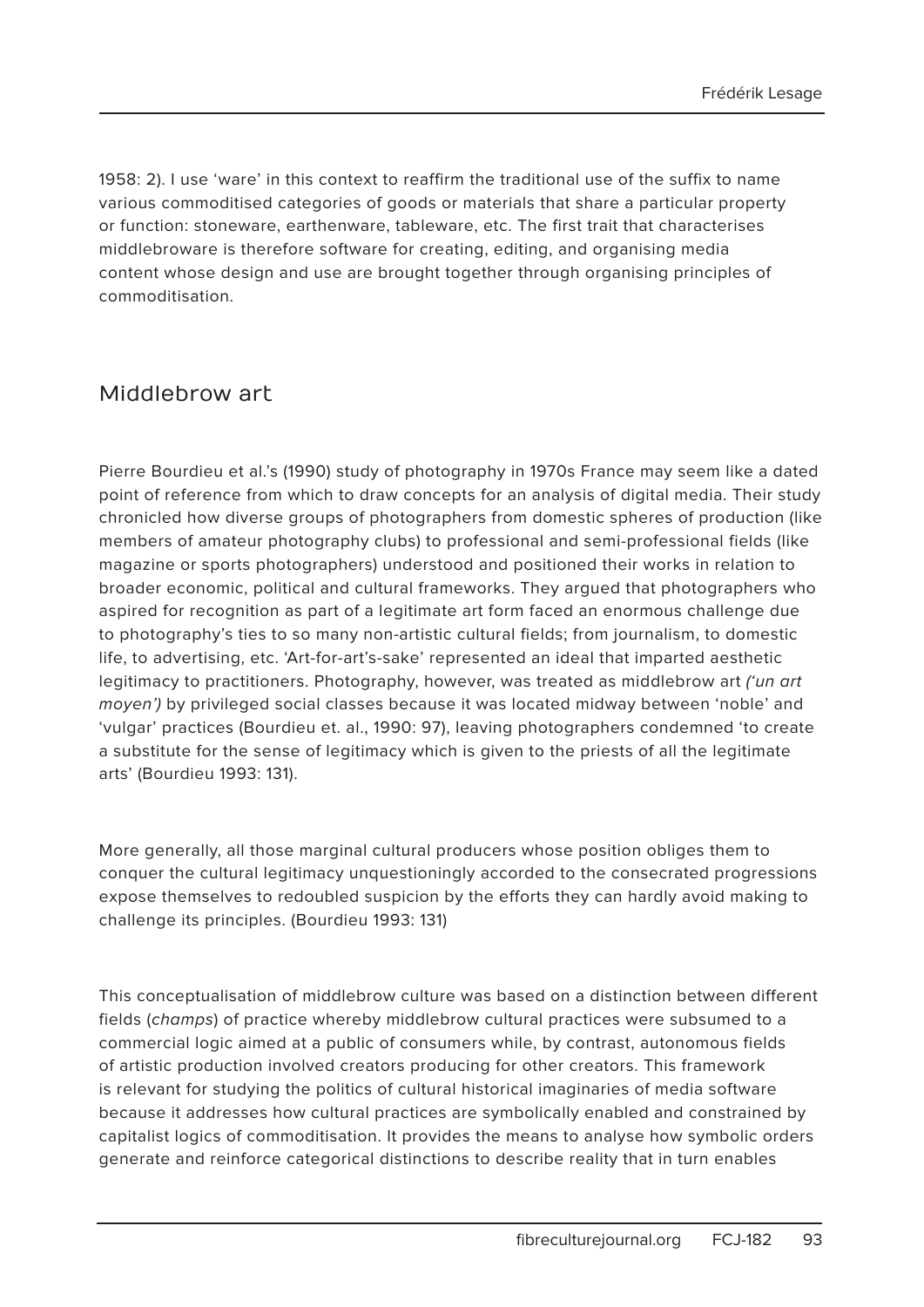and constrains people's ability to deal with said reality (Couldry 2012: 88). Practitioners of middlebrow arts are excluded from dominant institutions because of their indefinite position 'between' dominant categories of practice. In this sense, the 'middle' represents a margin from which practitioners struggle to define their existence as cultural subjects. As Bourdieu and his collaborators so astutely recognised, these midway practices do not benefit from clear and distinct subject or object categories and therefore represent fertile ground for examining how such categories are contested or justified and how such negotiations affect the people involved.

My goal in discussing middlebrow art is not to call for a 'Bourdieuian' sociology of software so much as to draw key insights from this tradition in order to examine how classes of objects, subjects and practices are entangled through software. Based on my critical reading of this conceptual framework in the context of contemporary digital culture, I would like to raise two points that require further reflection and development. The first involves applying 'art-for-art's sake' as a fixed ideal to which all creators, or their audiences, aspire. While such an ideal may have been dominant in French society at the time of Bourdieu and his collaborators' research, the definition of culture and creativity has shifted since the mid-twentieth century, undermining the orders of worth that designated art-for art's sake as the dominant point of reference for cultural status. The mid-twentieth century saw the emergence of alternative definitions of art subjects within academic institutions (Singerman, 1999) as well as artists calling for 'everyone' to be an artist (De Duve, 1997: 283–292). Contemporary media as an intersecting field of cultural production has also transformed how symbolic capital within traditional arts fields is generated and unevenly concentrated (Couldry, 2012: 153).

Popular discourses of 'creativity' that emphasise individual entrepreneurship and affective commitment to cultural production now occupy a significant symbolic position in the arts and beyond. For example, creativity as a normative value has been progressively assimilated by capitalist modes of production into everyday work (Boltanski and Chiapello, 2005). By the beginning of the twenty first century, 'everyone is creative' has been incorporated into government policy agendas (Garnham, 2005) and is embodied in the entrepreneurialism encouraged for new entrants in cultural fields (McRobbie, 2004).

The impact of this creative discourse has also found fertile ground in the mix of counterculture activism and libertarian individualism that informs much of the culture of Silicon Valley and the development of media software (Barbrook and Cameron, 1996; Turner, 2006; Lievrouw, 2011: 98–118). Silicon Valley's remediation of culture and creativity came full circle through the work of people like Alan Kay and his collaborators at Xerox PARC whose vision for the graphical user interface involved designing computers to work as 'a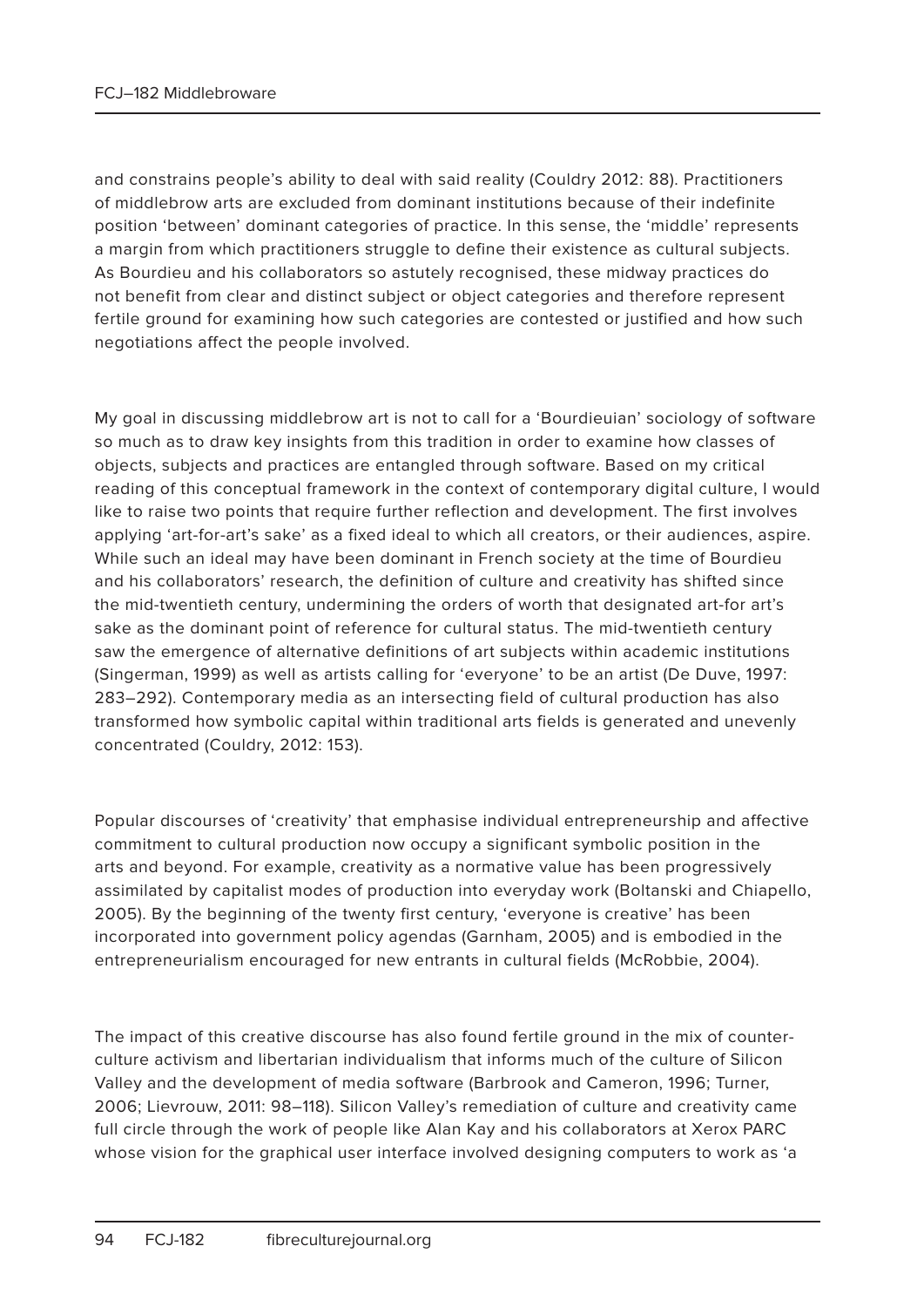medium of expression through drawing, painting, animating pictures, and composing and generating music.' (Manovich, 2012: 64).

Based on this account, one cannot study media software under the given assumption that cultural practitioners work within a clear symbolic order that necessarily prioritises autonomous cultural fields over fields concerned with commercial success. Art-for-art's sake does not disappear with media software but nor does it maintain its status as the benchmark of cultural legitimacy within dominant symbolic orders of digital culture. The sheer diversity, complexity, and contingency of classificatory frameworks circulating across fields of practice represent a considerable challenge for developing media software.

The second point for further reflection that I wish to address involves the dual role of technology within the production of culture. Its first role is as part of the infrastructure of fields of cultural production. Jonathan Sterne's reading of Bourdieu's work suggests that he approached the study of technology as bundles of implicit 'organized social action' (Sterne, 2003: 370):

[...] technology is not simply a 'thing' that 'fills' a predetermined social purpose. Technologies are socially shaped along with their meanings, functions, and domains and use. Thus, they cannot come into existence simply to fill a pre-existing role, since the role itself is co-created with the technology by its makers and users. More importantly, this role is not a static function but something that can change over time for groups of people. (Sterne, 2003: 373)

By implication, scholars of technology should avoid attributing the camera as the sole technology of photography or assuming that the camera has a universal function. But Sterne's take on Bourdieu also implies that one should avoid equating the entire field of photography with the practice of taking pictures. These cautions are relevant in the case of media software if one considers how digitisation has created the impression of a technological society across fields of cultural production (Deuze, 2007: 16–17). The formal properties of works and the tools for the production of culture constitute oftenimplicit infrastructures for the symbolic order of fields. But infrastructures are not always stable, resulting in significant implications for the symbolic and social order of fields. For example, historical analysis of photography in the mid-nineteenth century demonstrates how attempts to differentiate the photographer-subject from other types of social actors in the field (Battani, 1999) – what I refer to here are the figuration of the photographer within the socio-material assemblages that enable and constrain photographic practices – also depended on sorting through all of the technical processes of photography in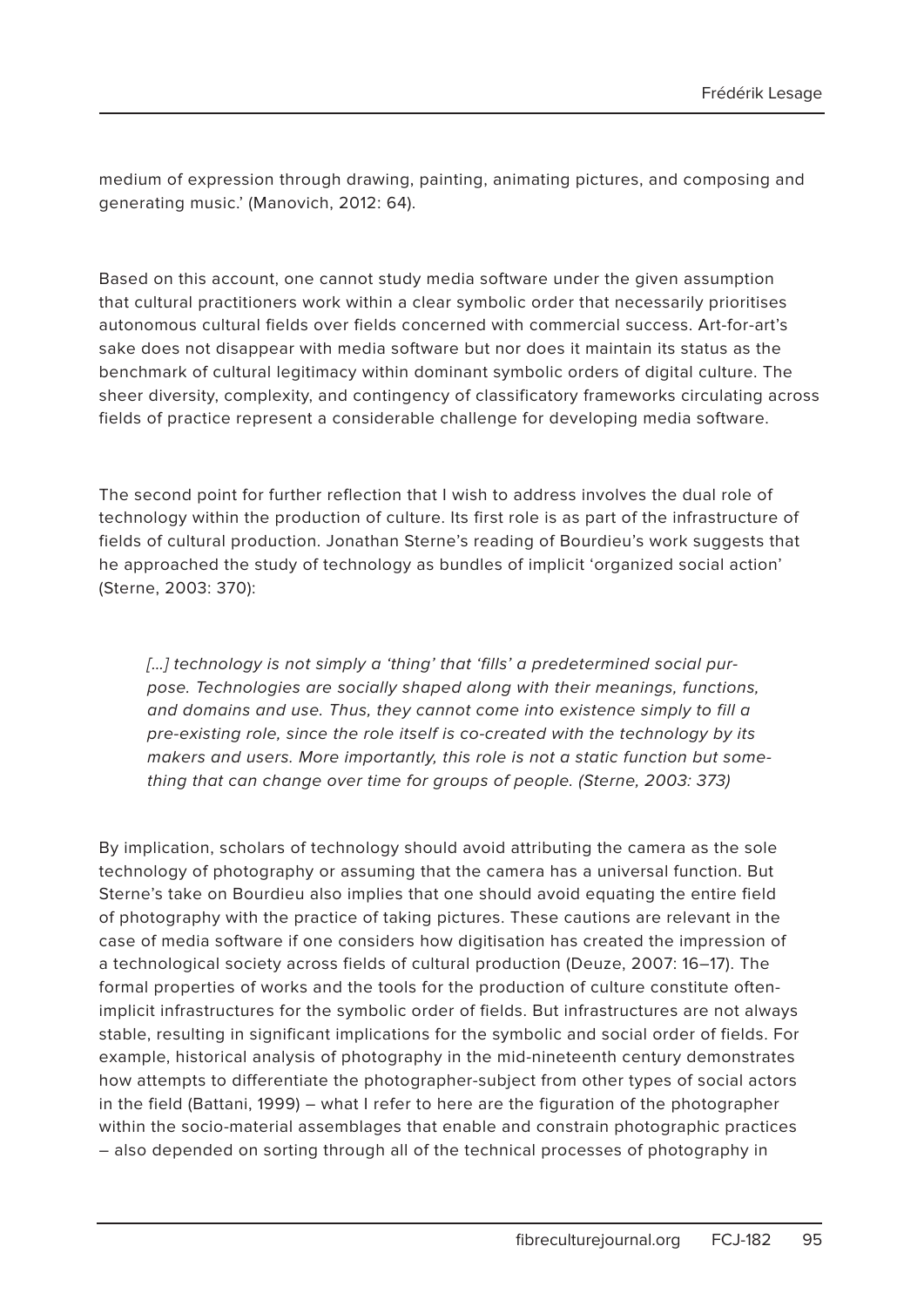order to define what constituted the essential components of producing photographs from the technological processes that were 'merely' supporting producing photographs. As long as the practice of making content remained ill defined, it was difficult to articulate a clear and well-defined subject position for the author of such content (and vice versa). Distilling an author-subject from the infrastructural arrangements that support cultural work is a longstanding figuration for establishing order within the production of culture and distinguishing creators from their support personnel. Similar figuration challenges can be found in other contemporary amateur media production such as video (Buckingham, 2009).

The 'technological' has been historically deployed as part of cultural imaginaries. As Bourdieu's work has shown, the technological is deployed within fields of cultural practice to produce categorical differentiations between, for example, what is and what isn't 'Art'. Technological knowledge has historically been associated to functional knowledge and to being a working class concern. The contingent links between infrastructure, figurations of authorship, and categorisations of technological knowledge are all the more significant in light of the status of creativity as cultural value discussed above. Even an occupational description of 'graphic arts technician' by the government of Canada, for example, emphasises the importance of 'creativity and talent' over 'technical requirements (software knowledge)' (Government of Canada, 2013). Hierarchical distinctions between technicians and creative talent in fields of cultural production are hardly anything new (Hesmondhalgh, 2007: 64). However one must consider the specific ways in which application software has been configured to the technological without assuming that classificatory distinctions and conversions only take place on a binary difference between 'technological' and 'not technological'. Instead, one must look to the specific combinations of practices, subjects, and objects that encapsulate commitments to technological knowledge and how such commitments can enable or constrain cultural work.

Middlebroware therefore provides a way to examine what is at stake in the competing configurations of cultural subjects in digital media production with a specific focus on how commoditisation works as an organising principle for media software without presuming that such an organisation is static. It recognises that the multiple fields of practice involved in the production, circulation and appreciation of digital cultural artefacts depend on media software that is subjected to multiple orders of worth but that commoditisation creates entanglements within these orders of worth that position subjects and objects to a contingent 'middle' positionality. Social actors may attempt to reposition themselves from this middle ground in order to try to produce the 'right kind' of figurations from the entanglements of middlebroware.

Middlebroware is a device for studying how certain types of media software enable and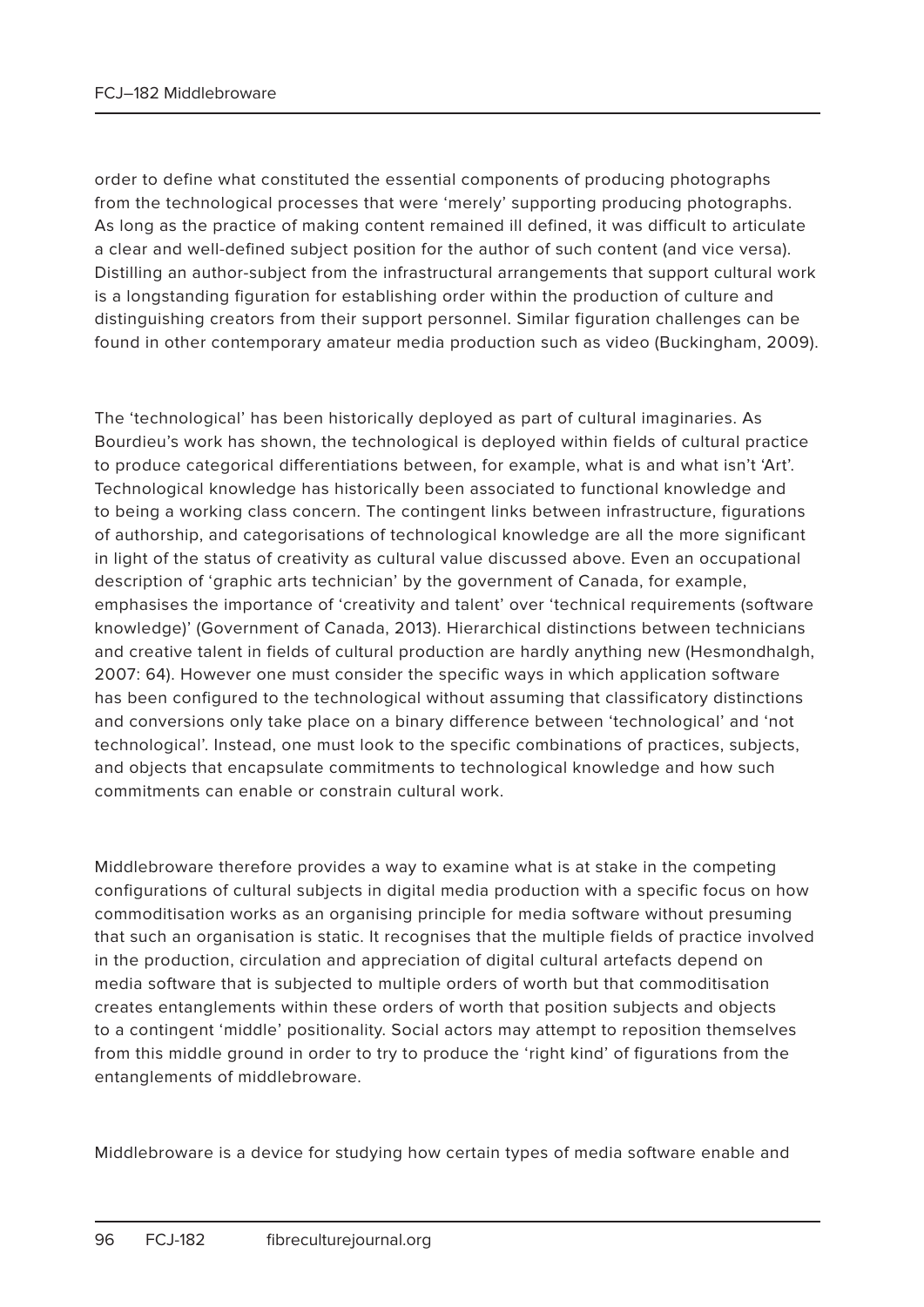constrain the symbolic ordering of cultural subjects and objects for the production of culture. The principle contribution of middlebroware to an analysis of media software is therefore to turn our attention to the complex ways in which media software enables and constrains how social actors define cultural categories and deploy such categories to produce symbolic order as part of cultural production. Conceptualised through the trope of configuration, the middlebrow practitioner is conjoined to elements that mediate her ability to draw out a figuration of her choosing. The glue analogy I used earlier for middleware can be extended just as well to middlebroware in that the category of middlebrow draws together disparate elements to produce coherent practices while also latching these practices to subjects and objects that constrain the acquisition of cultural status.

#### Studying middlebroware

I will now apply the above conceptual framework to a case study. The methodological approach used to produce this case study is based on the cultural biography (Kopytoff, 1986; Silverstone and Haddon, 1996; Lash and Lury, 2007) of a digital object. This approach entails collecting biographical material related to the design of the object as well as biographical accounts of those who use the object (Lesage, 2013). By following middlebroware, I turn my attention to the ways in which subjects and objects are joined through practice with a focus on the ways in which the commoditization of media software enables and constrains techno-social relationships for the production of culture. Studying middlebroware answers Geoffrey Bowker and Susan Leigh Star's (2000) call to study the 'taken-for-granted' objects through an infrastructural inversion, investigating the overlooked 'middle' of creating, distributing and appreciating digital culture.

Adobe Photoshop was selected as an example of middlebroware because of its extensive career and because of, as Manovich (2011) puts it, its status as the application that is most closely associated to the category of 'digital media'. The case study is divided into subsections addressing its design (4.1) and use (4.2) for digital imaging but it should also be noted that its mediation is not limited to this specific practice (Lesage, (2014–2015); Lesage and Smirnova, 2015).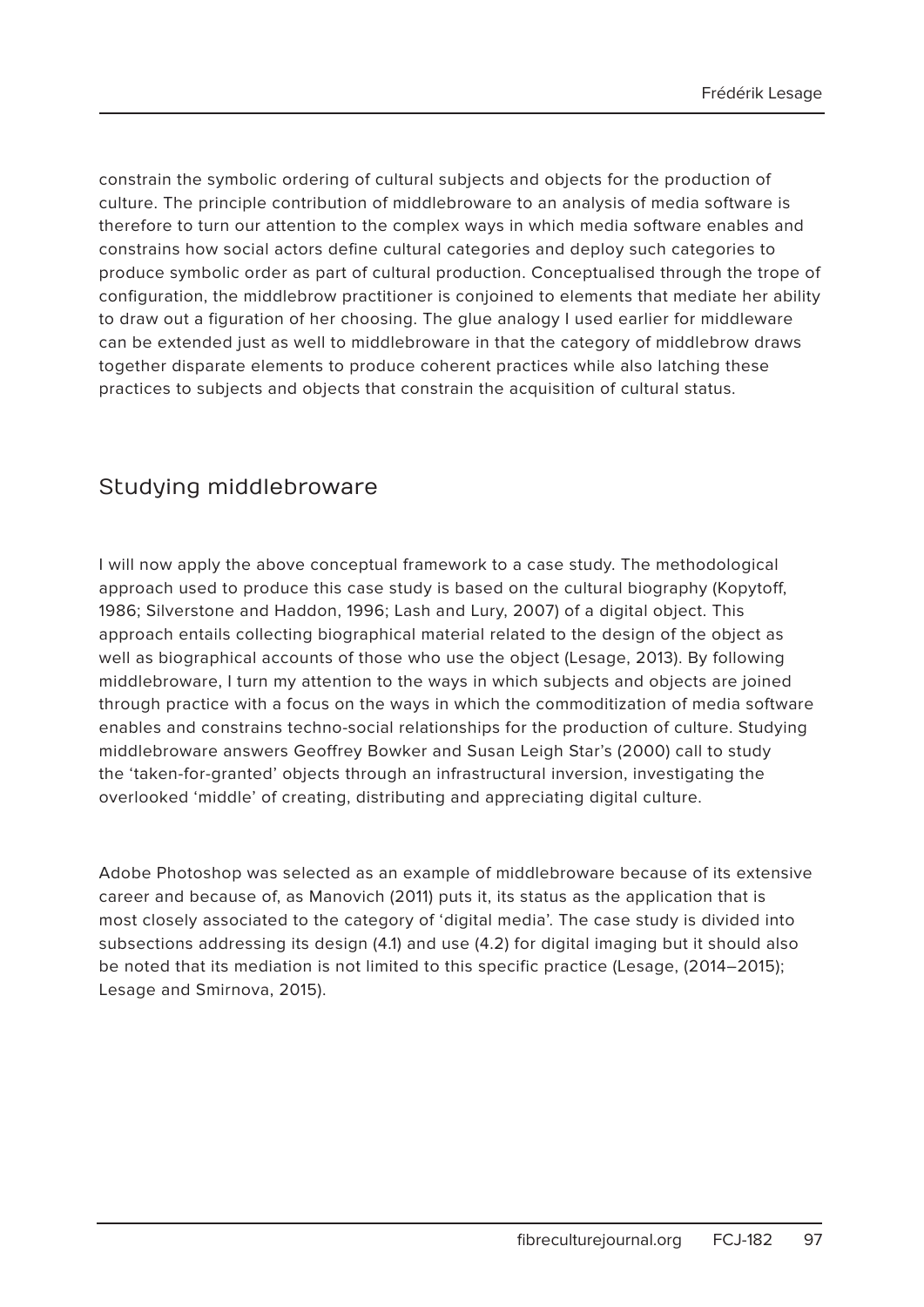# Designing Photoshop

Following its successful role in creating a mass-market for printing and publishing technologies in the 1980s, Adobe Systems turned its attention to developing 'shrink wrapped' application software 'for the creative professionals who drive the publishing process' (Pfiffner, 2003: 101). One of Adobe's earliest successes in this market was Photoshop, an application it acquired from John and Thomas Knoll in the late 1980s. Photoshop became an instant bestseller and has since become the standard application for digital imaging. In 2015, the official Adobe version celebrates its twenty-fifth anniversary as one of the best-known personal computer applications. Its canonical position was enshrined by the dictionary definition of the verb 'photoshop' which became nearly synonymous with 'digital imaging':

To edit, manipulate, or alter (a photographic image) digitally using Photoshop image-editing software. (O.E.D., 2006)

Three of Photoshop's early design characteristics made it a fitting example of middlebroware. The first of these characteristics was how Adobe and its designers defined the market for the application in its early days. Adobe's "1990 Photoshop Invitational", for example, was an exclusive event aimed at potential early adopters. Adobe invited a select group of practitioners to collaborate and discuss with some the application's designers. Participants included representatives of the more elite fields of cultural production such as fine-art book publisher Nicholas Callaway and the British painter David Hockney (Pfiffner, 2003: 102). But along with these lofty aspirations were also ambitions to design an application that would capture as wide a range of cultural practices and practitioners as possible (Poole, 1991: 152; Lesage, 2014–15).

This seemingly incongruous approach, catering to elite creators while also courting general consumers, remained a constant through much of Photoshop's existence. Adobe would subsequently develop simpler and cheaper consumer spinoffs from the main Photoshop product with apps such as Photoshop Elements.

The second design characteristic was Photoshop's capacity to import and export in multiple digital image formats: 'Then and now, much of the code is related to input/output and the myriad of file formats that Photoshop has to attend to' (Grady Booch quoted in Shustek (2013)). Despite a plethora of options, including .psd, .tiff, .jpg, .bmp., etc., (Brown and Sheppard, 1995: 9–37) there never was one dominant digital imaging format. One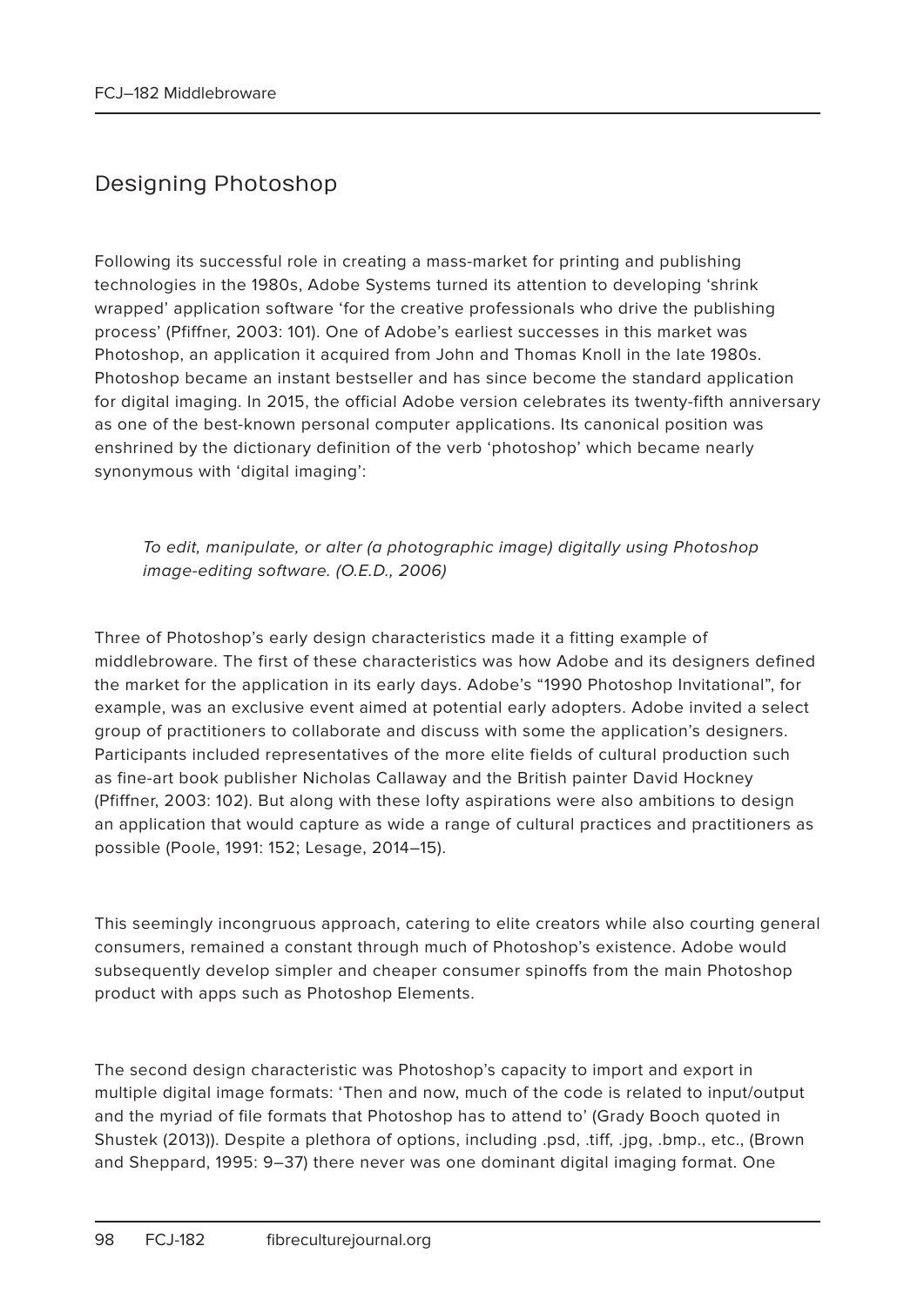of Photoshop's particular strengths was its ability to deal with a considerable number of digital image formats beyond its own '.psd', allowing Photoshop to accommodate a wide range of different types of images coming from a broad range of sources, making it one of the standard applications for production workflows in digital media (Manovich, 2008: 123).

The third design characteristic was the extensive, and continually growing, number of features and filters built into the application over the course of its existence. Many of these features were not unique to Photoshop (Manovich, 2011). In fact, the progressive 'feature creep' in Photoshop's growth from just over 100 000 lines of code to more than 10 000 000 lines of code in later versions (Shustek, 2013) was a common occurrence in the perpetual upgrade economy (Kline, Dyer-Witheford, and de Peuter, 2003) of commercial application software. In his study of the ubiquitous commercial writing productivity application Microsoft Word, Matthew Fuller (2001) argued that these 'feature mountains' were made possible in part by the object oriented programming languages used to design these applications and in part because of the commercial imperatives that drove their development. Citing Michel Foucault's work on the government of the self by the self (the quote cited was itself taken, appropriately enough, from Richard Sennett's work on the corrosion of character in contemporary work), Fuller observed how Word's feature mountain configured a particular type of autonomous user, one who was asked to encompass and internalise knowledge of the application.

Photoshop's particular modular design was based on 'plugins'. Some of the Adobe staff found that the special effects features in the original design – particularly its filters – were too 'gimmicky' and inappropriate for a 'serious application' (Schewe, 2000: 18). This difference of opinion may have been due to Adobe's pedigree in publishing in contrast to Thomas Knoll's background as a computer engineering student and John Knoll's background in film special effects at Industrial Light and Magic in California. John is said to have introduced plugins as a way of including these problematic features.

Plugins generated an entire cottage industry of developers for the platform such as Kai Krause's 'Kai's Power Tools', Extensis PhotoTools, and Alien Skin Software's 'Eye Candy'. Other competing digital imaging applications also accepted to 'host' some Photoshopnative plugins including Paint Shop Pro, PhotoDeluxe and 3DMax (Heim, 2014). The release of Photoshop's software development kit (SDK) meant that Photoshop was not only a tool for digital imaging, but also a platform for developing digital imaging tools.

Combined, these three design characteristics ensured that the application could be taken-up by any field of cultural production involving digital imaging: from fashion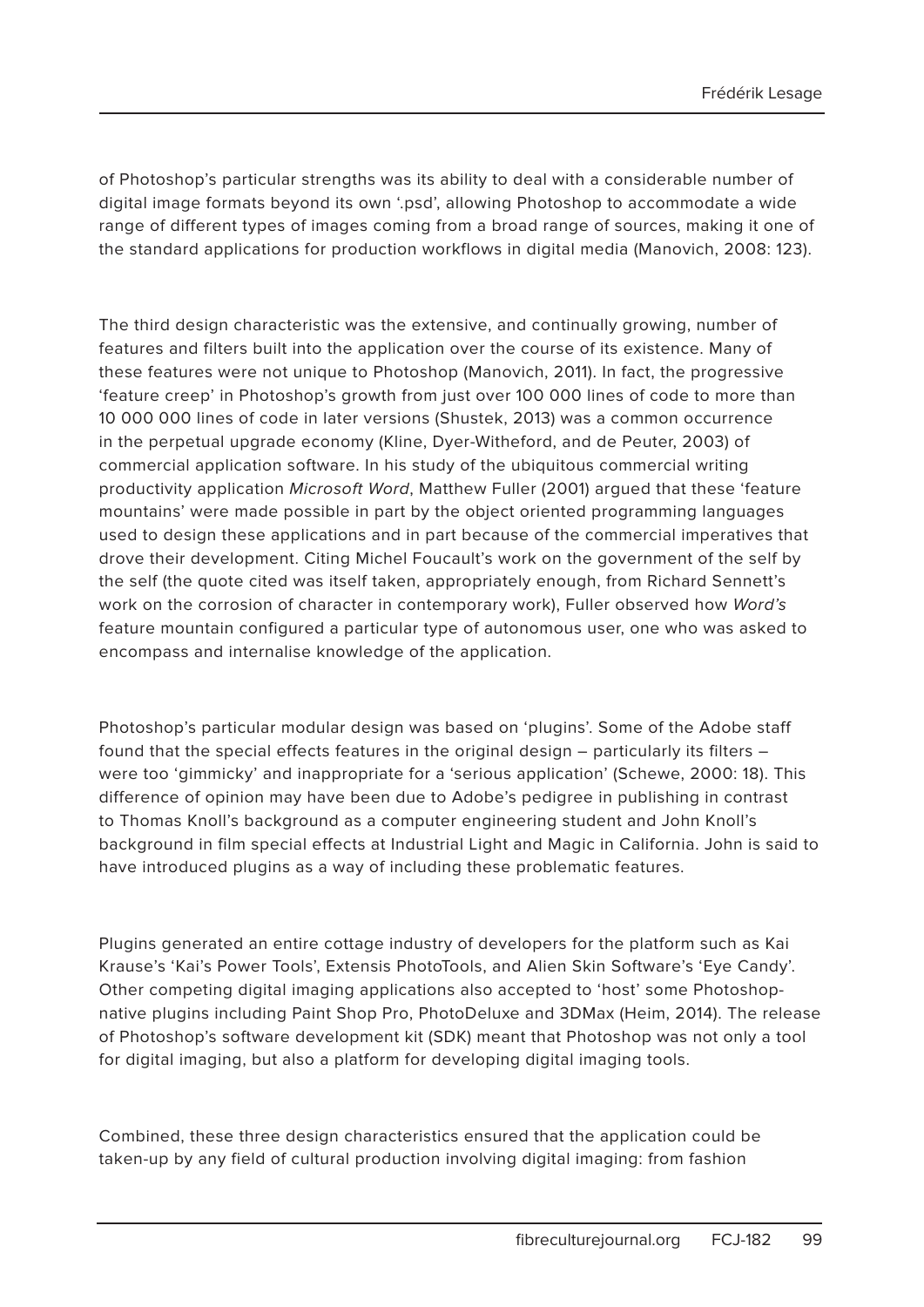photography to web design, from user experience design in videogames to scientific imaging for virologists. As a result, digital image creation and editing through Photoshop was configured to encompass multiple cultural fields.

#### Biographies of Photoshop users

Because of its deployment in different kinds of workflows, a historical account of using Photoshop from the perspective of a single cultural field would be incomplete. This section turns to an analysis of how people used Photoshop as part of their professional and personal lives, focussing on how people practiced digital imaging in a wide range of different fields including: graphic design, user experience design for videogames, animation, photo-journalism, advertising photography, and education.

While Photoshop's design made it particularly conducive to material reconfiguration, particularly with the availability of plugins, most of those interviewed for this research did not alter Photoshop from its 'out-of-the-box' state. Instead, Photoshop users discussed digital imaging in the context of their own field of practice. Through their accounts, it was possible to discern how they used Photoshop as a means of configuring practitioners by ordering their own cultural subjectivities in relation to the application as well as those of others.

The following analysis draws on 23 interviews with Photoshop users conducted between mid–2012 and early–2014. These interviews were part of a larger research project involving a cultural biography of Photoshop that also included document analysis and participant observation. The interviews were conducted in London, England and Vancouver, Canada. The length of interviews ranged from 45 minutes to more than 90 minutes. Following their transcription, the interviews underwent a thematic analysis. Four themes identified in the analysis are discussed below.

#### 'Photoshop ratios'

A common statement within much of the literature on Photoshop was that practitioners could only know or use a limited portion of the application. For example, Pfiffner's (2003: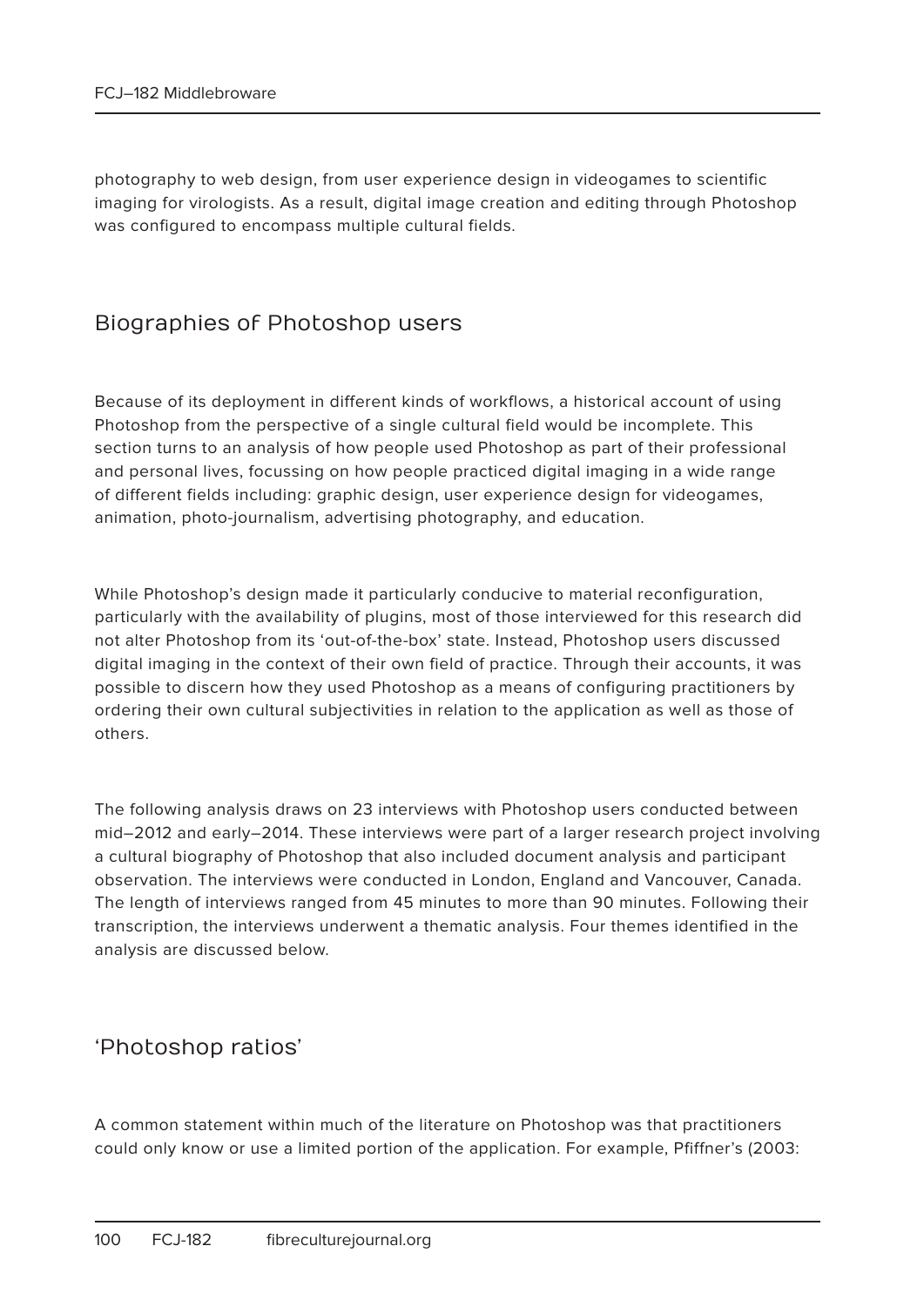121) history of Adobe cited the author and photographer John Paul Caponigro as saying: 'If Ansel Adams were using Photoshop – and he would be using Photoshop, without any doubt – he'd only be using 25 percent of it.'

The exact ratios in such statements – 25 percent or 1 out of 10 – were unimportant. Rather, these statements generally referred to a skewed proportion between the total amount of features available in the application compared to the amount of features one actually knew and/or used. The practitioners I interviewed applied ratios that were similar to those encountered in the literature in order to describe the extent to which they knew the application:

J.V. (male web technician and teacher) 'I think I probably use 10% of Photoshop's features on a regular basis, if that. I don't think I have to know everything about it.'

J.E. (female photojournalist) 'I don't even know all the things that Photoshop does. I know the basics of Photoshop. I know the basics very well. Am I a pro at the basics? Yes. Am I a pro at Photoshop in general? No. Because I'm not familiar with everything that Photoshop does or what you can do in Photoshop.'

'Photoshop ratios' in interviewees' accounts of their experiences seemed consistent with Fuller's 'feature mountain' discussed above. They also reflected a position identified in scholarship on the perpetual upgrade economy whereby consumers of digital products continually revise and improve their knowledge of software due to upgrades. But few participants expressed these ratios with anxiety. Instead, most seemed rather ambivalent about this state of affairs. In many cases it even served rather counter intuitively as a mark of experience. Photoshop's vast mountain of features and continuous upgrades meant that users had to consider what aspects of the application were relevant to their own practice. Acknowledging one's limited grasp of Photoshop signalled that the practitioner could sort out the difference between professional skill and technological knowledge:

G.A. (male graphic designer): '[…] I use it for professional means but I would never say I was a professional photoshopper.'

Interviewer: 'OK. What would be the distinction?'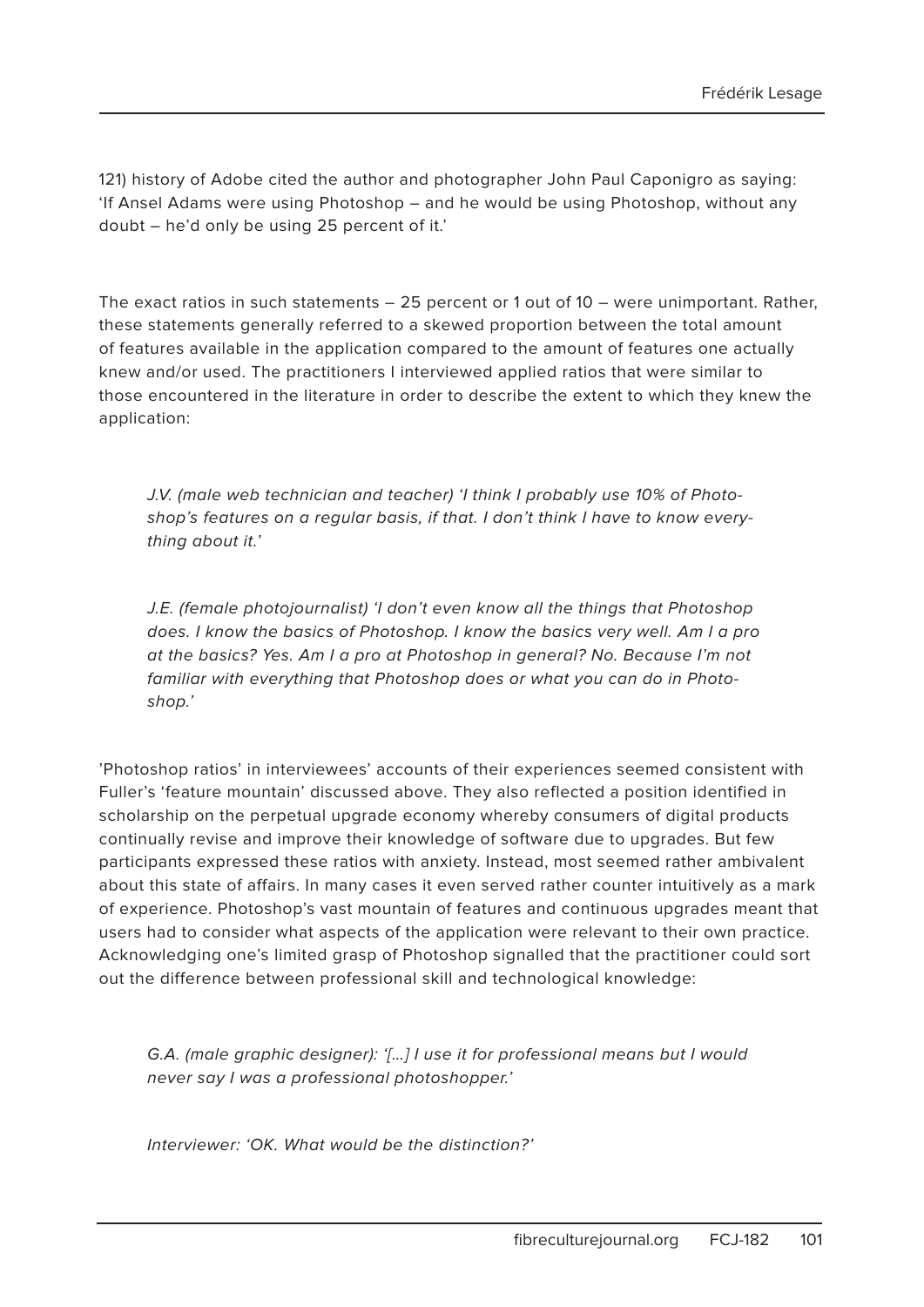G.A.: 'Oh, I guess I am wise enough to know that there is 90% of Photoshop that I just don't use because I perhaps never cared for it; never needed to.'

The practitioner quoted above, the head of a small graphic design firm, marshalled the Photoshop ratio\* \*to distinguish between a professional graphic designer and someone dedicated to using Photoshop. He continued by deploying this classificatory order to prioritize a commitment to aesthetic considerations over a commitment to technology:

G.A.: 'I am not the sort of person that will go see what technology, what things you can do, and then try to work a project into that. I do what it is the project needs and then we'll build the technology around that. I have met really proficient people in Photoshop. You [try to] get them to think the other way around: "Is that really relevant to this project, that is, a communication project?" I use it as a means to an ends rather than an end in itself.'

As with other interviewees, this practitioner established the importance of not being preoccupied with technical components of the tools used to execute work in order to ensure that technological concerns remained secondary to aesthetic ones.

Karin Knorr Cetina's work on 'knowledge objects' provided an interesting perspective on the type of figuration and configuration work taking place through Photoshop ratios. She defined knowledge objects as the 'goal of expert work; and they are also what experts, scientists, etc. regularly profess themselves to be interested in, attracted by, seduced into and attached to' (Knorr Cetina, 1997:12). She distinguished these objects from instruments or tools which were 'available means-to-an-end within a logic of instrumental action' (Knorr Cetina, 1997:10). In this sense, Photoshop represented a seductive object. Those who resisted its temptation claimed a privileged position within their field of practice. By acknowledging the unexplored vastness of the application, practitioners who respected the Photoshop ratio were in effect detaching themselves from its potential grasp and relegating the application to the status of an instrument. This type of experienced practitioner also differentiated between experts who used Photoshop as part of their professional practice and 'Photoshop experts' who were users seduced by its vastness and whose contributions were classified as technological support rather than as creative work:

R.B. (Male art director) 'I find that with a lot of people who are proficient at software, it's seldom you'll ever find one who's not ready and willing to help. They really, I think, enjoy the process, they're proud of what they can do and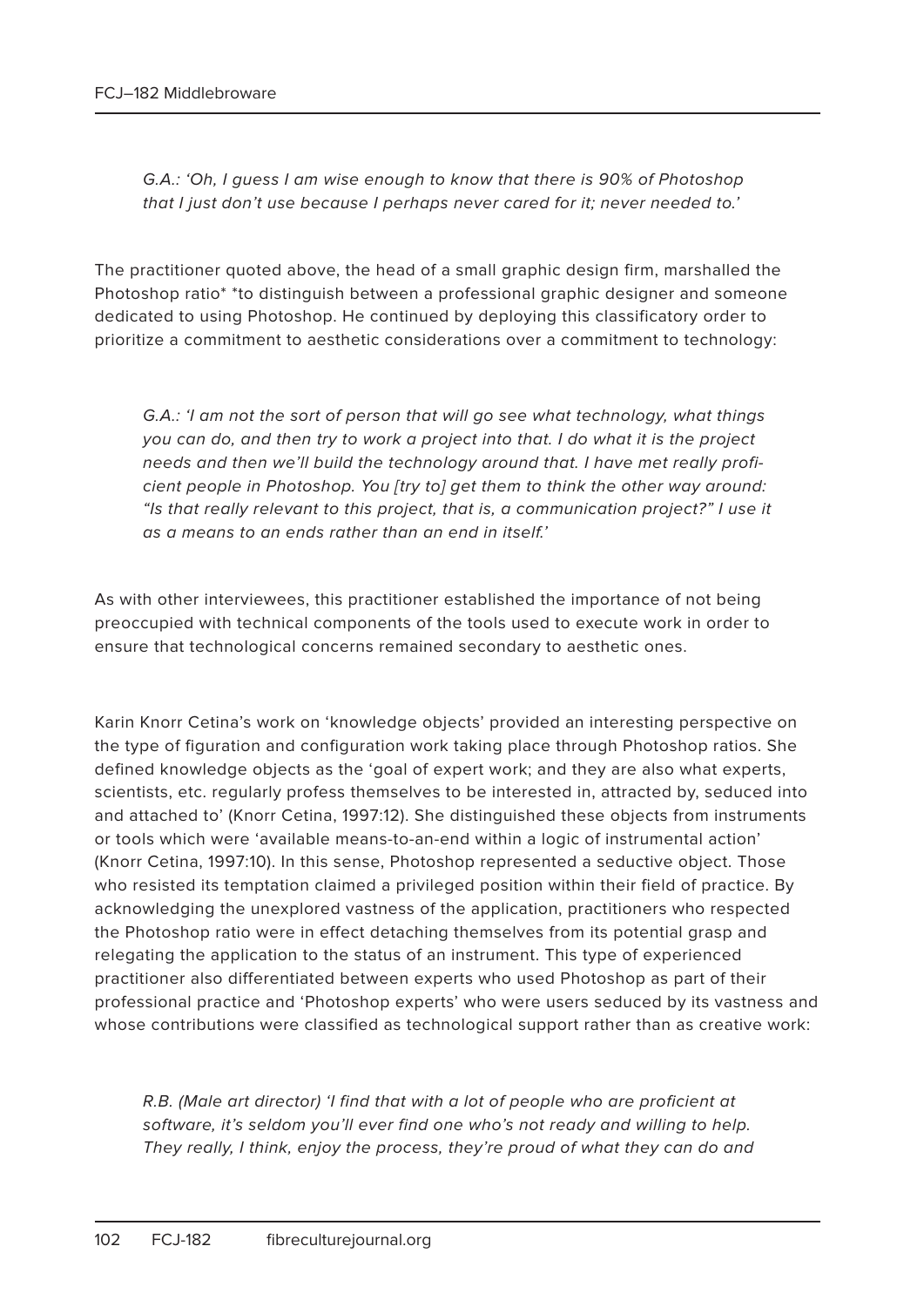they, most times, they love it when someone wants a little help, you know?'

#### "Finding your own way" in Photoshop

A second and somewhat parallel theme was the importance of 'finding your own way' in terms of learning how to use the application. Many interviewees related that, through a number of different combinations of features and functions, one could attain a certain result or produce a specific effect with Photoshop. Such statements included:

G.R. (male photographer) 'What I found was there was so many different ways to do a particular thing in Photoshop. […] One way may not be the best way but it is whatever you are more comfortable with. That's what I found. The way I was doing selection and the way she was doing it were different but at the end it is almost the same.'

By stressing the importance of finding whatever method most suited the practitioner, interviewees recounted an individual relationship to Photoshop that could only be maintained through constant personal use, play, and experimentation. Such statements also foregrounded the practitioner's own agency, highlighting their creative appropriation of the application while also demoting the contribution of individual features within the application. 'Finding your own way' was encouraged through training. As one female graduate student put it:

S.S. (female graduate student) '[...] if I had any questions about what the tools were or how to use them, I would just ask. And the way they taught it to us [...] it was more like: 'Try what you can do and if you need help we will help you.' But they didn't sit us down and say one by one what everything did, because there is so much.'

Those interviewed who also taught Photoshop within institutions of higher learning, either as a profession or as freelance work on the side, confirmed that students were expected to take the personal initiative to learn Photoshop's functionalities by experimenting with it on their own. These findings were also confirmed in subsequent participant observation of teaching and learning Photoshop (see Lesage and Smirnova, 2015).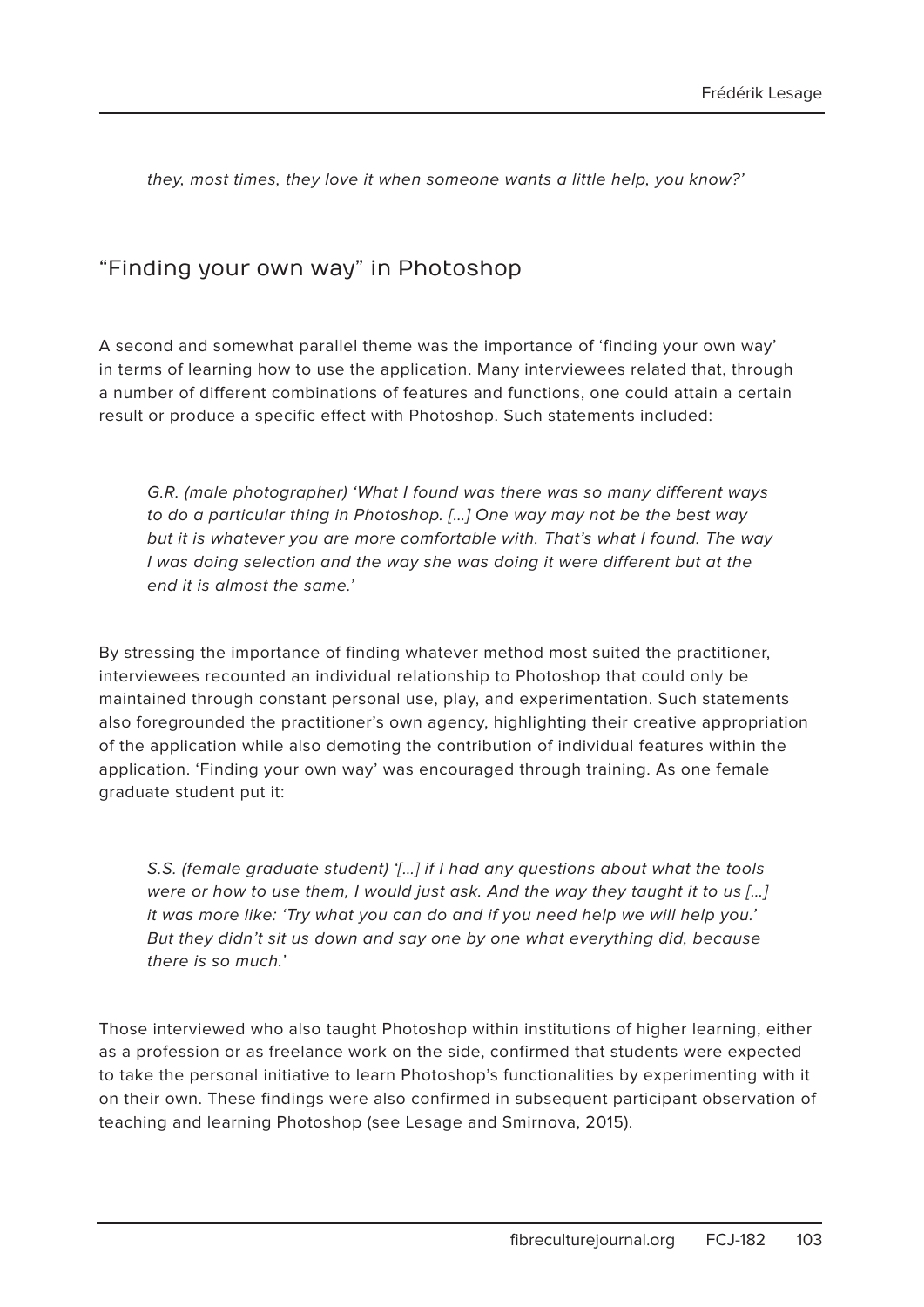Those who used Photoshop extensively in their regular production workflow explained the importance of mastering 'hotkeys' – standard keyboard shortcuts that involved a combination of keystrokes for quickly executing specific functions in the application. In some cases, interviewees explained how they devised custom hotkeys or 'actions' – a Photoshop feature whereby users built 'actions that choose what to do based on one of several different conditions' (Adobe, 2014).

Some, like the photographers interviewed, could justify having found their own way in Photoshop based on the aesthetic results of the final image they produced.

Although people from other fields of practice made similar claims about the importance of finding their own way, in some cases production workflow processes demanded certain conventions of practice to facilitate the coordination of work among multiple practitioners. For example, a user interaction designer working in the videogames industry described how certain Photoshop files were circulated between different contributors to a project.

T.R. (male user interaction designer): 'We're talking about hundreds and hundreds of layers in these [Photoshop] files, it could be up to over a thousand sometimes, they're very intense.'

Interviewer: 'You have [digital document] folders for [storing them]?'

T.R.: 'Yes, so you group folders, and then you colour-code that as well. Because we might have a team, or at least another artist that you're sharing work with and I've gotten files before that are not named and you create a new layer and it's like layer number '791' or something and it's so hard to follow what's going on. So just grouping [the layers] and being diligent on creating Photoshop files is a very big thing here, a 'best practices' kind of thing.'

Producing good work for this user interaction designer entailed learning how to keep Photoshop files and their internal components such as layers organised. As with other accounts, poorly organised Photoshop documents, according to the conventions of the particular field, often betrayed its creator's inexperience. Within such structured workflows, finding your own way implicitly required ascertaining and following the established order of practice.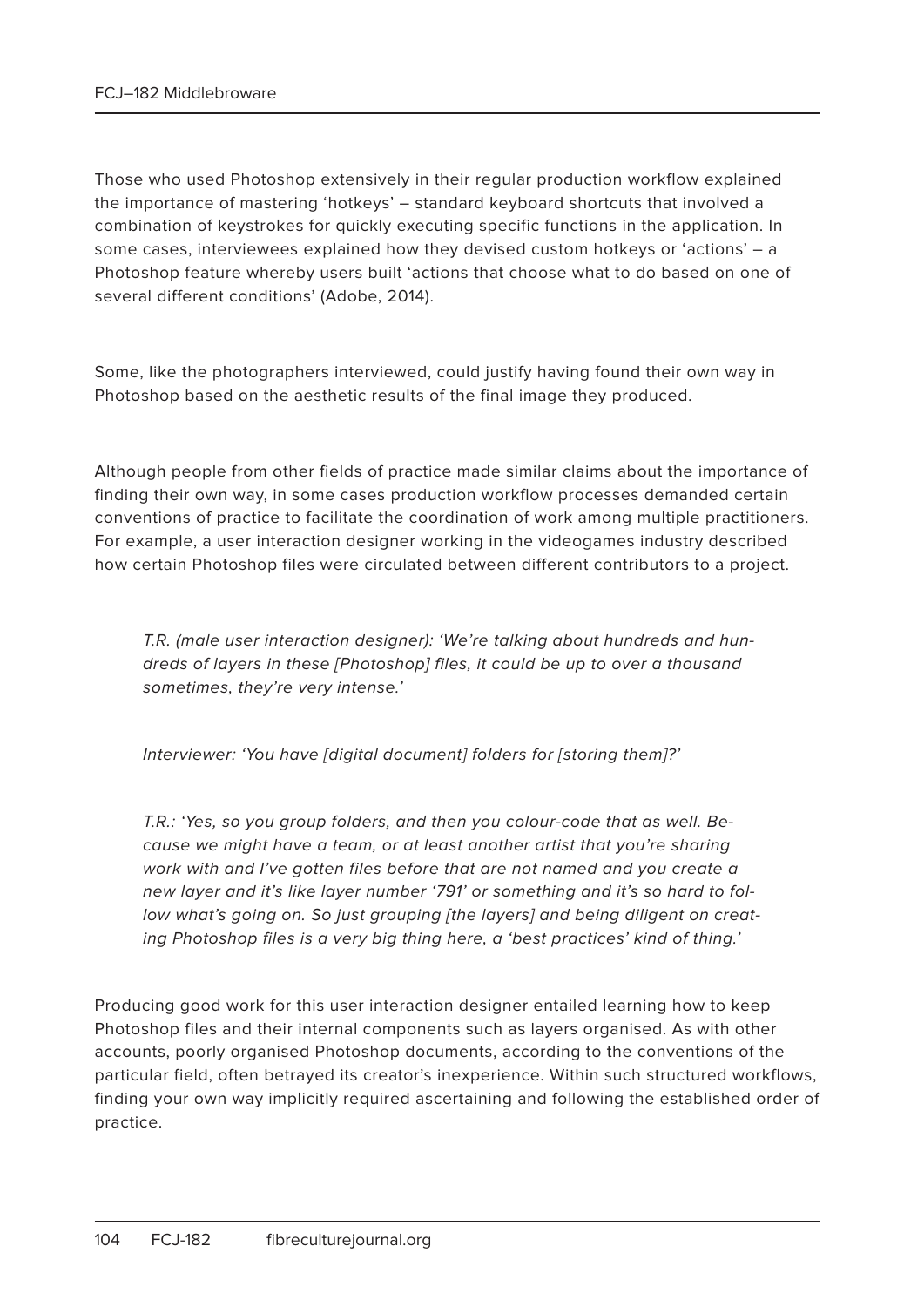### Photoshop as boundary object

A third theme identified in the interviews was that Photoshop served as a platform for exchanging information with others including across disciplinary boundaries. Susan Leigh Star and James Griesemer (1989) apply the notion of 'boundary object' to examine how particular objects can enable links between different communities of practice. For Star (2010) boundary objects are materials that are used by more than one group of practitioners. They can be abstracted to enable shared use between these groups while also being adapted for specific uses by a specific field of practice. For Fred Turner (2006: 72), boundary objects enable individuals to find 'ways to collaborate and yet retain their individual allegiances to their fields of origin.'

Interview participants pointed to a number of instances in which Photoshop enabled exchanges between disciplines throughout their workflow and beyond. Its mountain of features and continual upgrades meant that practitioners could treat it as an ill structured object that afforded interdisciplinary movement from one field of practice to another through the circulation of files or through the application itself. For example, one photographer could both produce digital images for the web and send the same file to others for prepress work on a print publication. Another example was a user interaction designer's account using Photoshop to communicate her ideas about certain characteristics of the project to software engineers, 3D artists, and outside collaborators:

N.S. (female user interaction designer): 'Also I'll use [Photoshop] as a feedback kind of tool. […] Because we deal with a lot of partners that are either outsourcers or just people with [the company] in different studios in different countries […] we don't necessarily have the opportunity to have meetings and sit down and talk to them, talk through critiques and stuff like that. So we'll use Photoshop to mock-up certain notes and critiques and stuff like that and send that back to them for whatever art they've worked on.'

But not all practitioners could conduct these interdisciplinary exchanges from equal positions within their fields of practice. Some had to navigate between different social contexts in which they practiced greater or lesser creative control. An unexpected example of Photoshop as boundary object was how it enabled connections between people's professional and domestic lives. Many interviewees explained how they worked with Photoshop at home. Some had home offices for freelance work while others simply brought their laptops from their workplace to work on projects. In some cases, particularly those who were students or who weren't yet making money from their work at home,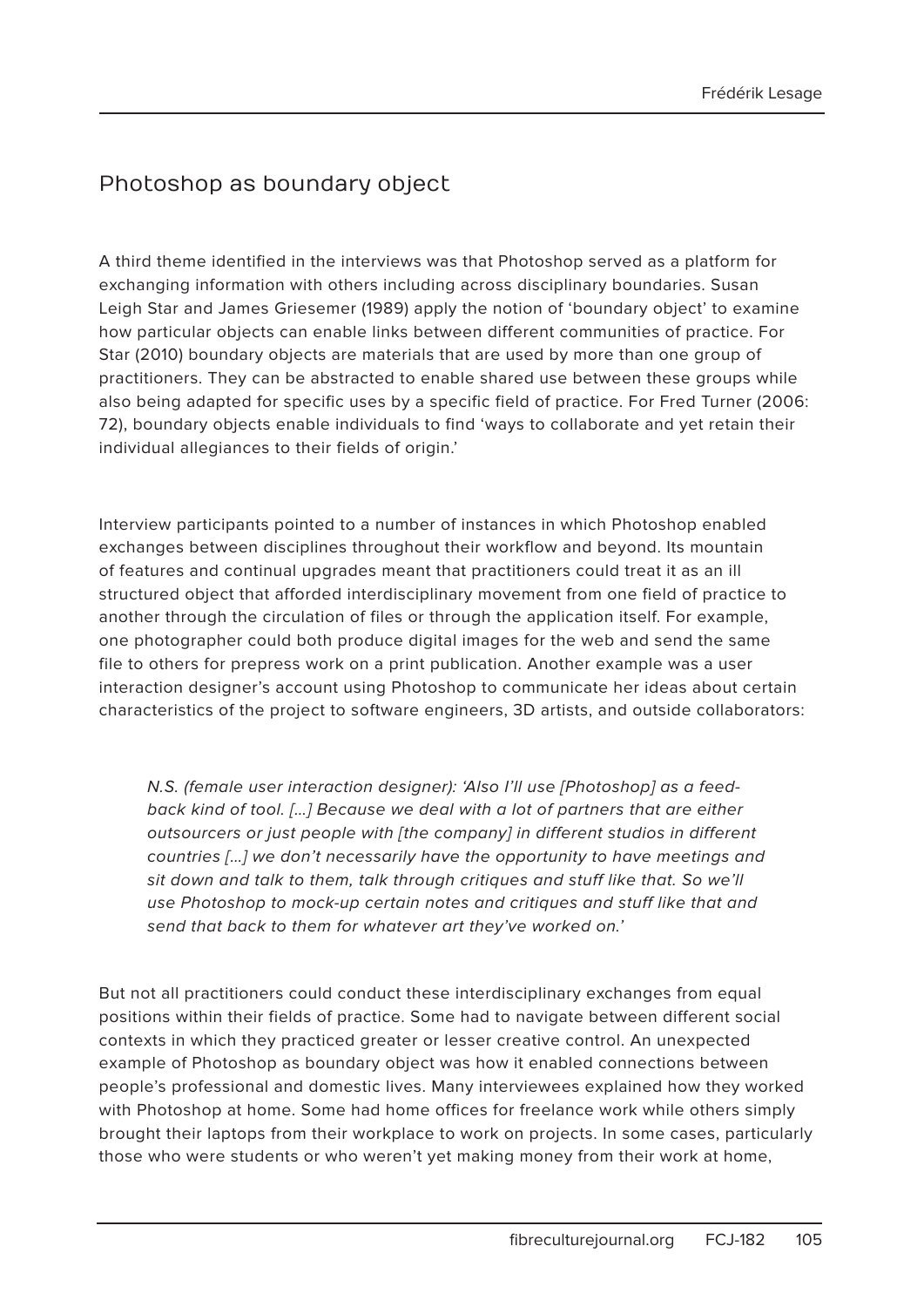downloading a 'cracked' copy of the application alleviated the cost of purchasing a licensed version of the application. Having a copy of the application at work and at home meant practitioners could apply their acquired skills to creating family birthday cards or wedding invitations for friends. It also provided an opportunity to connect between family members through play or exchanges of tips and tricks. In one case, an interviewee who developed pedagogical content for a university expressed feeling little aesthetic control over his professional work. He mentioned in the interview that most of his recent work was focussed on video editing with other application software instead of digital imaging with Photoshop. But freedom to play and experiment was afforded through use at home and in his personal life: playing with the application at home with his son, retouching images on online forums such as Reddit, and keeping in touch with his mother, a professional photographer:

B.I. (male educational media specialist) [18:14]: '[My mother] has a coop student right now. A work placement and she'll call me and go: 'Is there anything cool I can teach so and so?' and I'll be like: 'Yeah, have you heard about how to do 'mini planets' using the polarising filter?' […] You know I play around with it and call her up and say: 'Oh, have you tried this? This might be cool for photos.' Yeah, I guess there is quite a bit. More in my personal life right now than work, but it depends again on working.'

Photoshop has blurred the distinction between home entertainment and professional work with personal computers since its release (Slater, 1995: 130–131). The visible pleasure that B.I. took from using Photoshop was not realised through paid work but his figuration of a creative practitioner could take shape in an informal domestic setting. Domestic exchanges between family members involved the more 'gimmicky' features like the polarising filter example above; indulging in more playful, less disciplinarily sophisticated, experiments. The domestic space afforded social connections to information beyond a specific cultural field and an opportunity to explore the application individually or with family outside the confines of the workplace. While the circulation between domestic and professional was in some ways liberating, it also entangled Photoshop with domestic objects and subjects, making it more difficult to produce figurations of autonomous cultural production.

#### Configuring Adobe designers

Many of the practitioners interviewed were not aware of alternatives to Photoshop for the kind of work they did despite the availability of open source alternatives for digital imaging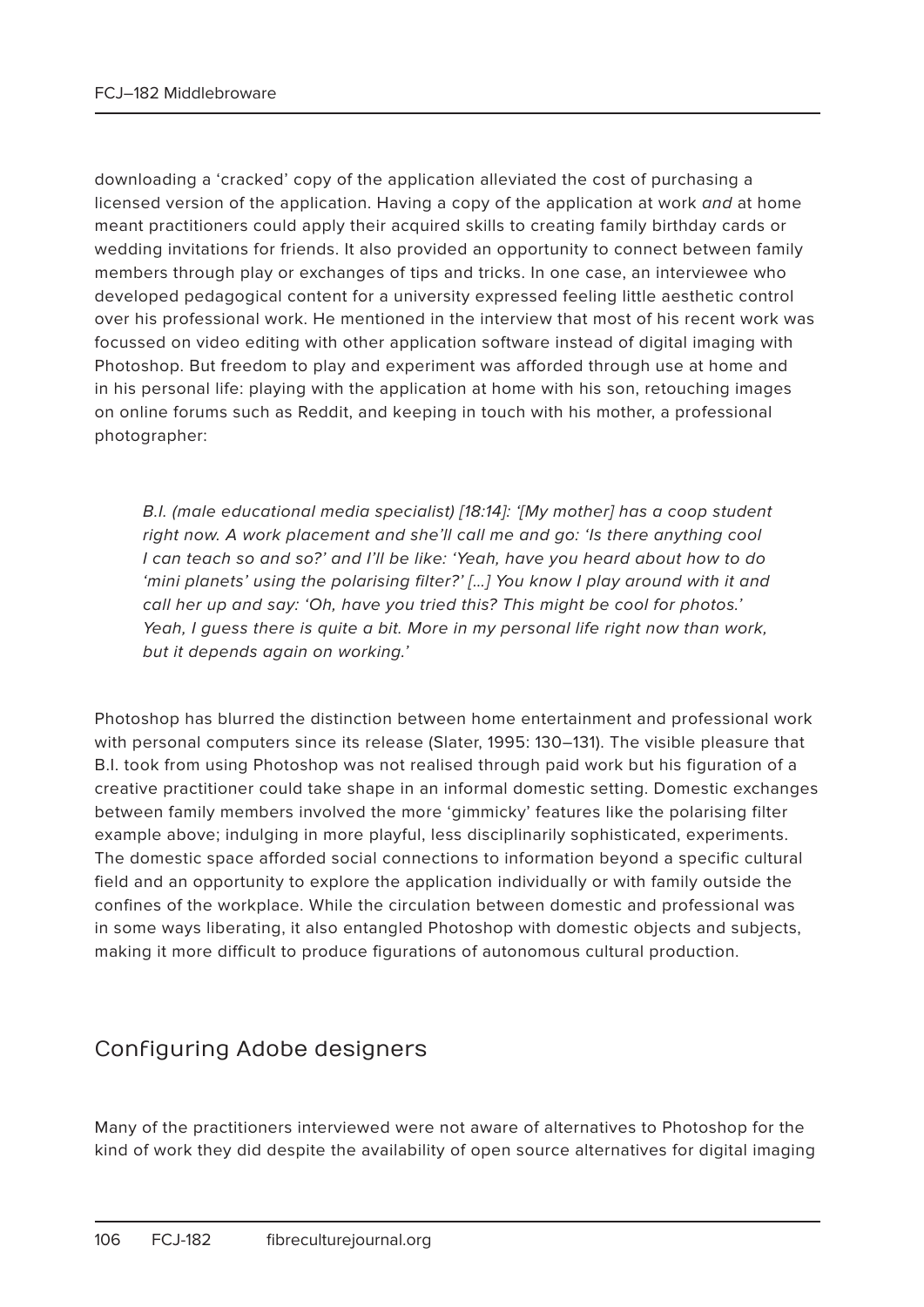like GIMP. Even those who were aware of alternatives did not seriously entertain the notion of switching to a different application. In one exchange with a designer who co-managed a small graphic and web design team:

A.A. (Male graphic and web designer): 'We could probably switch to Sketch, and I think it would probably do everything we need to do. We'd just have to get used to working slightly differently. But there, you'd be using probably 95% of the feature set. It's much, much more relevant to this kind of digital design. Where Photoshop is just this beast that you can do anything with basically and they never have any interest in actually focusing it, they just build on top of it.'

In a similar way to the Photoshop ratios above, users ambivalently responded to Photoshop designers' strategy of creating a feature mountain as both a strength and a limitation. Just as designers configured the user into their design of the application, practitioners configured a particular type of 'designer' into their use of the application. When discussing the source of Photoshop's design, very few interviewees identified the Knoll brothers as the original authors of the application. Instead, most referred to an abstracted 'they' or 'Adobe' as the creators and stewards of the application. This 'they' was credited with producing an essential industry standard while also chastised for its lack of innovation or clarity. Despite continuous upgrades and new product releases, Adobe and its stable of applications represented a source of inertia. Photoshop's status as the incumbent positioned Adobe as an uninspiring and conservative application designer:

A.A. 'There are companies that inspire you with the way they're led or the decisions they make. […] They created this set of products a very, very long time ago and then they're clear leaders for a long time and now they're just kind of sitting in that… just try and stay entrenched.'

What remains unclear, and beyond the scope of this particular paper, is the extent to which these and other user figurations and configurations were fed back into Photoshop's design. Such developments are of particular relevance in the context of Adobe's recent turn to a 'software as a service' model for Photoshop and other related products (Lesage 2014–15).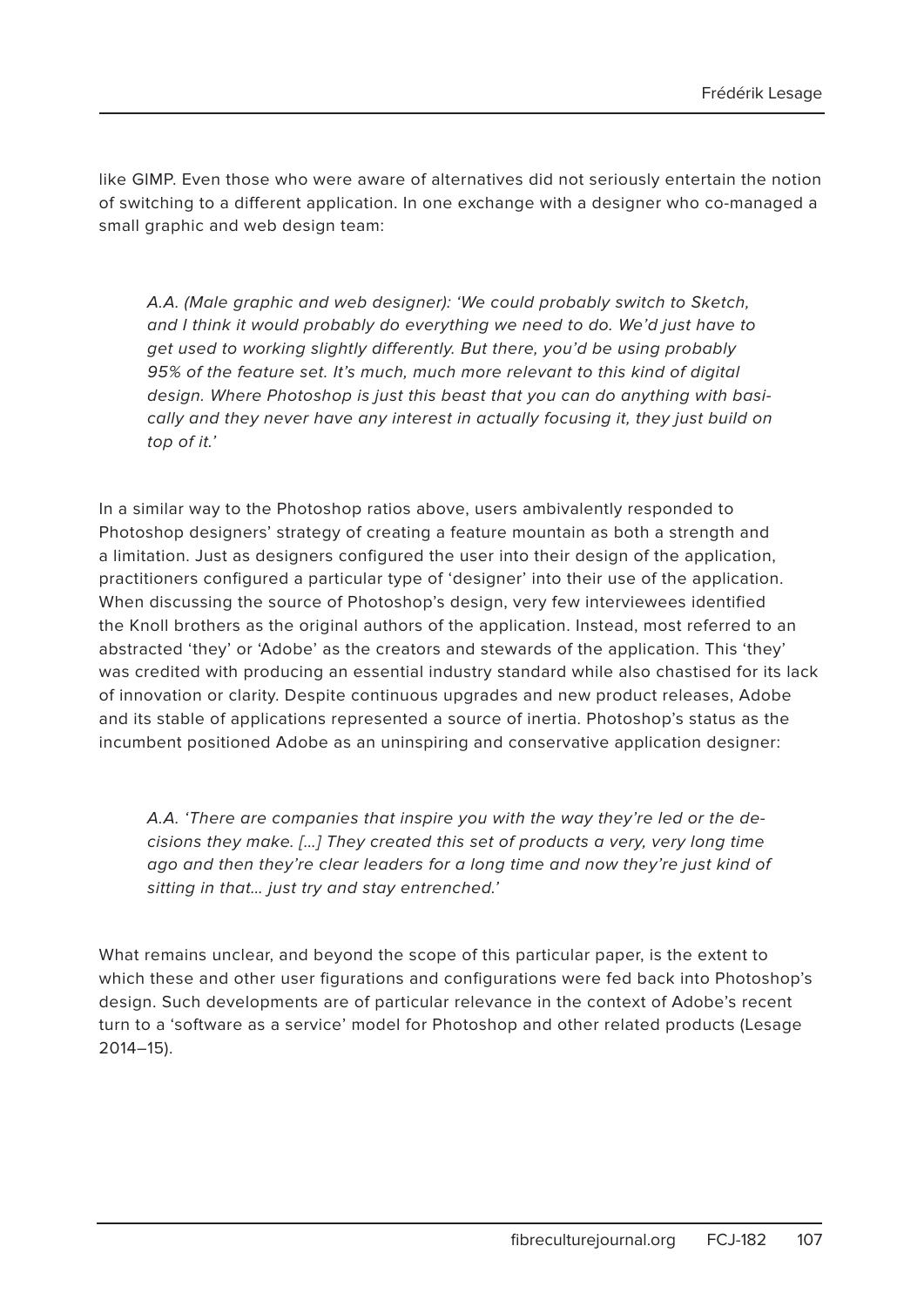#### Photoshop as middlebroware

In a way, the French triple meaning of 'moyen' as 'middle', 'middling' and 'means' seems particularly apt as a summary of the Photoshop themes identified above. Its design and use was riddled with contradictions: on the one hand it was too complex, it was dated, and it represented a seductive distraction from more important concerns and commitments; on the other hand it was an indispensible industry standard that afforded considerable flexibility for various creative practices. As the analysis of both its design and use has shown, this contradiction stemmed in part from its status as middlebroware – as commoditised media software whose configuration of creativity and the technological was not bounded to a committed field of practice. Its status as middlebroware made it difficult to disentangle the figuration of a cultural subject or object that could be submitted to sustained aesthetic considerations and critique which may help to explain its longstanding success and why it has garnered so little of the critical attention required to support alternatives.

#### Conclusion

I would now like to return to the two sets of questions raised in the introduction in light of the above analysis of Photoshop as middlebroware. The study of middlebroware as a type of media software provides insights into how commoditisation and creativity, design and use, are configured by social actors as categories for the production of culture. The analysis does confirm that Photoshop, as an example of media software, constrained the symbolic possibilities for defining an empowered cultural subject through use. But this limitation was not universal, nor was it simply due to its formal properties. Instead, different practitioners developed tactics to approach its complex entanglements to commoditisation, creativity and technological knowledge in attempts to figure cultural subjects. Some users made a distinction between their position within their field and their use of the application–for example, through Photoshop ratios. One's ability to achieve cultural status was therefore not exclusively defined by formal orders of subjectivity, such as a distinction between programmer and user application software, so much as differentiations between practitioners whose technological commitments were entangled between the boundaries of cultural fields and those practitioners whose aesthetic commitments produced a clear cultural figuration based on disentangling one's creative practice from a commitment to middlebroware.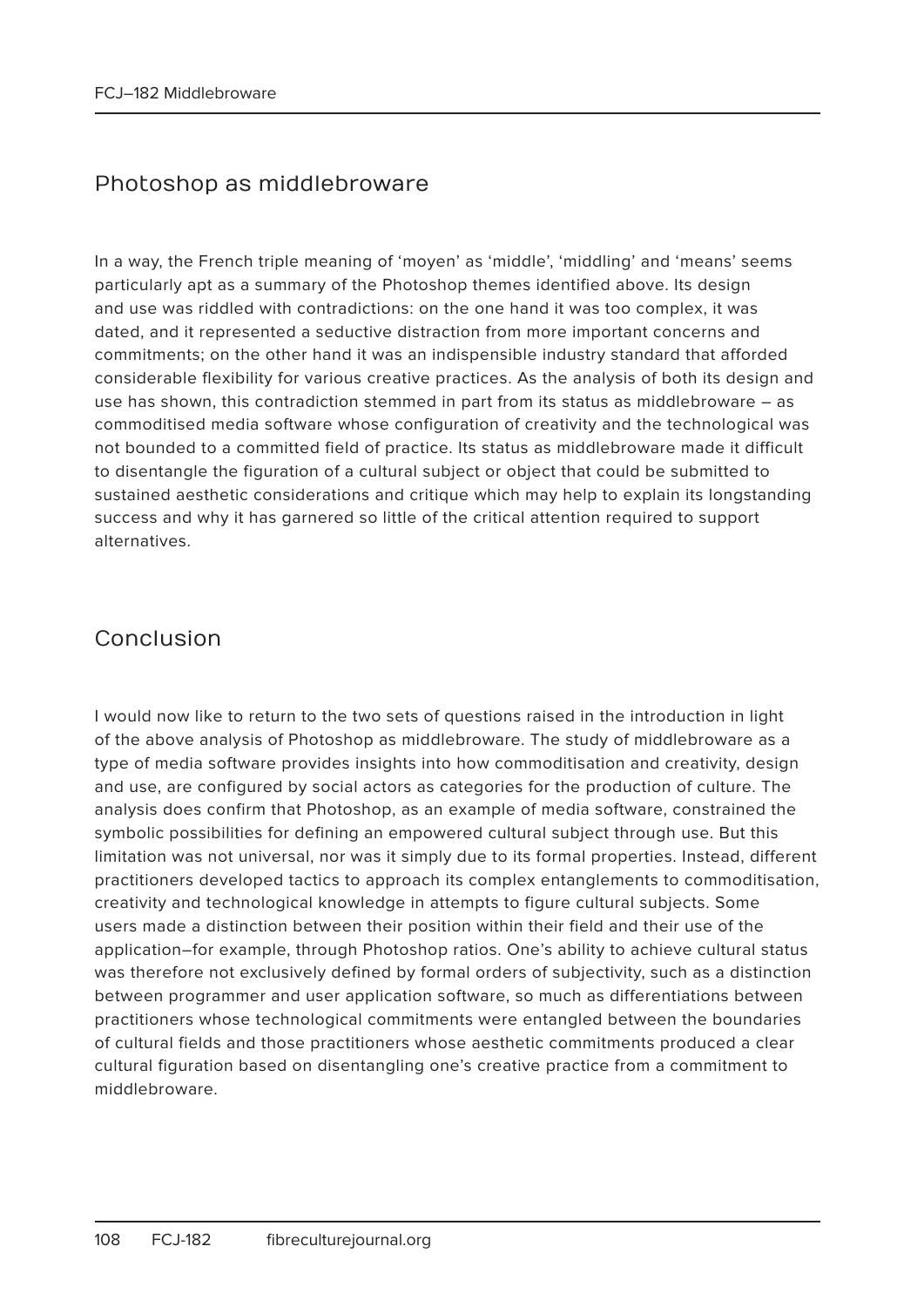While the above case study focused on Photoshop, the conceptual framework based on middlebroware developed in this paper has potential implications for the study of other media software including other application software as well as social media and SDKs. Digital cultural artefacts, including media software, are subjected to multiple orders of worth including forms of commoditisation that create symbolic and affective entanglements that in turn position subjects and objects to a 'moyen' positionality.

#### Biographical Note

Dr. Frédérik Lesage is an Assistant Professor in the School of Communication at Simon Fraser University (SFU). He completed his PhD research at the London School of Economics and Political Science (LSE) in 2009 on the topic of art/science research in the field of high performance computing, examining how artists and scientists collaborate to develop digital platforms. Prior to his appointment at SFU, Frédérik taught at King's College London, the LSE, and the University of Cambridge. His current research interests are focused on applying mediation theory to our understanding of how consumer-driven creative digital tools like Photoshop are designed and used. He is a regular contributor to the Canadian Media Fund's Trendscape blog and his research has been published in international journals including Leonardo, Digital Creativity, Journal of Broadcasting and Electronic Media and Convergence.

#### References

Adobe. 'Adding conditional actions | CC, CS6', Photoshop Help, (2014), http://helpx.adobe. com/photoshop/using/conditional-actions-creative-cloud.html

Battani, Marshall. 'Organizational Fields, Cultural Fields and Art Worlds: The early effort to make photographs and make photographers in the 19th-century United States of America', Media, Culture and Society 21.5 (1999): 601–626.

Barbrook, Richard, and Cameron, Andy. 'The Californian Ideology', Science as Culture, 6.1 (1996): 44–72.

Bergvall-Kåreborn, Birgitta, and Howcroft, Debra. 'The Apple Business Model: Crowdsourcing mobile applications', Accounting Forum, 37.4 (2013): 280–289.

Boltanski, Luc, and Chiapello, Eve. The New Spirit of Capitalism, trans. Gregory Elliott (London: Verso, 2005).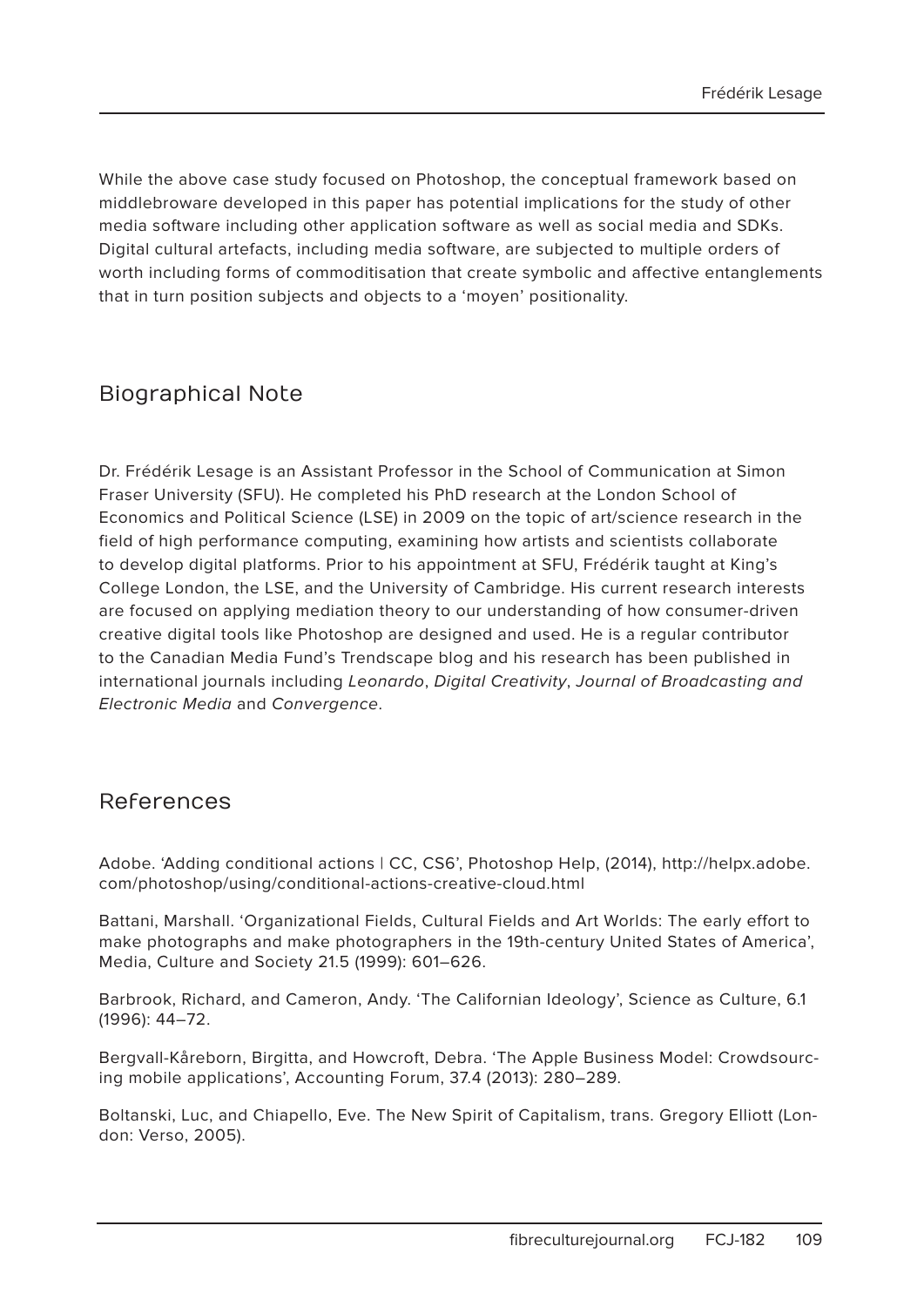Bowker, Geoffrey C., and Star, Susan L.. Sorting Things Out: Classification and its consequences. (Cambridge, Mass.: MIT Press, 2000).

Bourdieu, Pierre. The Field of Cultural Production: Essays on art and literature. (Cambridge: Polity Press, 1993).

Bourdieu, Pierre, Castel, Robert, Schnapper, Dominique, Chamboredon, Jean-Claude, and Boltanski, Luc. Photography: A middle-brow art, trans. Shaun Whiteside (Cambridge: Polity Press, 1990).

Brown, C. Wayne, and Shepherd, Barry J.. Graphics file formats: Reference and guide. (Greenwich, CT: Manning Publications, 1995).

Buckingham, David. 'A Commonplace Art? Understanding Amateur Media Production.' In David Buckingham and Rebekah Willet (eds.) Video Cultures: Media Technology and Everyday Creativity (New York: Palgrave MacMillan, 2009), 23–50.

Couldry, Nick. Media, Society, World: Social theory and digital media practice. (Cambridge, UK: Polity Press, 2012).

De Duve, Thierry. Kant After Duchamp (2nd ed.). (Cambridge, Massachusetts: MIT Press, 1997).

Deuze, Mark. Media Work. (Cambridge: Polity Press, 2007).

Dovey, Jon, and Kennedy, Helen W. 'From Margin to Center: Biographies of technicity and the construction of hegemonic games culture', In J. Patrick Williams and Jonas H. Smith (Eds.), The Players' Realm: Studies on the culture of video games and gaming (Jefferson, N.C.: McFarland & Company, 2007), 131–153.

Fuller, Matthew. 'It looks like you're writing a letter', Telepolis, 7 (2001), www.heise.de/tp/ druck/mb/artikel/7/7073/1.html

Garnham, Nicholas. 'From Cultural to Creative Industries: An analysis of the implications of the 'creative industries' approach to arts and media policy making in the United Kingdom'. International Journal of Cultural Policy, 11.1 (2005): 15–29.

Government of Canada. 'Graphic Arts Technician', September 3 (2013), http://www.servicecanada.gc.ca/eng/qc/job\_futures/statistics/5223.shtml

Grudin, Jonathan. 'The Computer Reaches Out: The historical continuity of interface design'. In CHI (Ed.), (Vol. CHI '90 Proceedings, pp. 261–268). (Presented at the ACM SIGHI Conference, ACM, 1990).

Heim, Harald. 'Plugin Essentials', The Plugin Site: Your guide to Image and Video Effects, (2014), http://www.thepluginsite.com/knowhow/tutorials/introduction/introduction.htm#1b

Hesmondhalgh, David. The Cultural Industries (2nd ed.) (London: Sage, 2006).

Hope, Kristin Lofthus, and Amdhal, Eva. 'Configuring designers? Using one agile project management methodology to achieve user participation', New Technology, Work and Em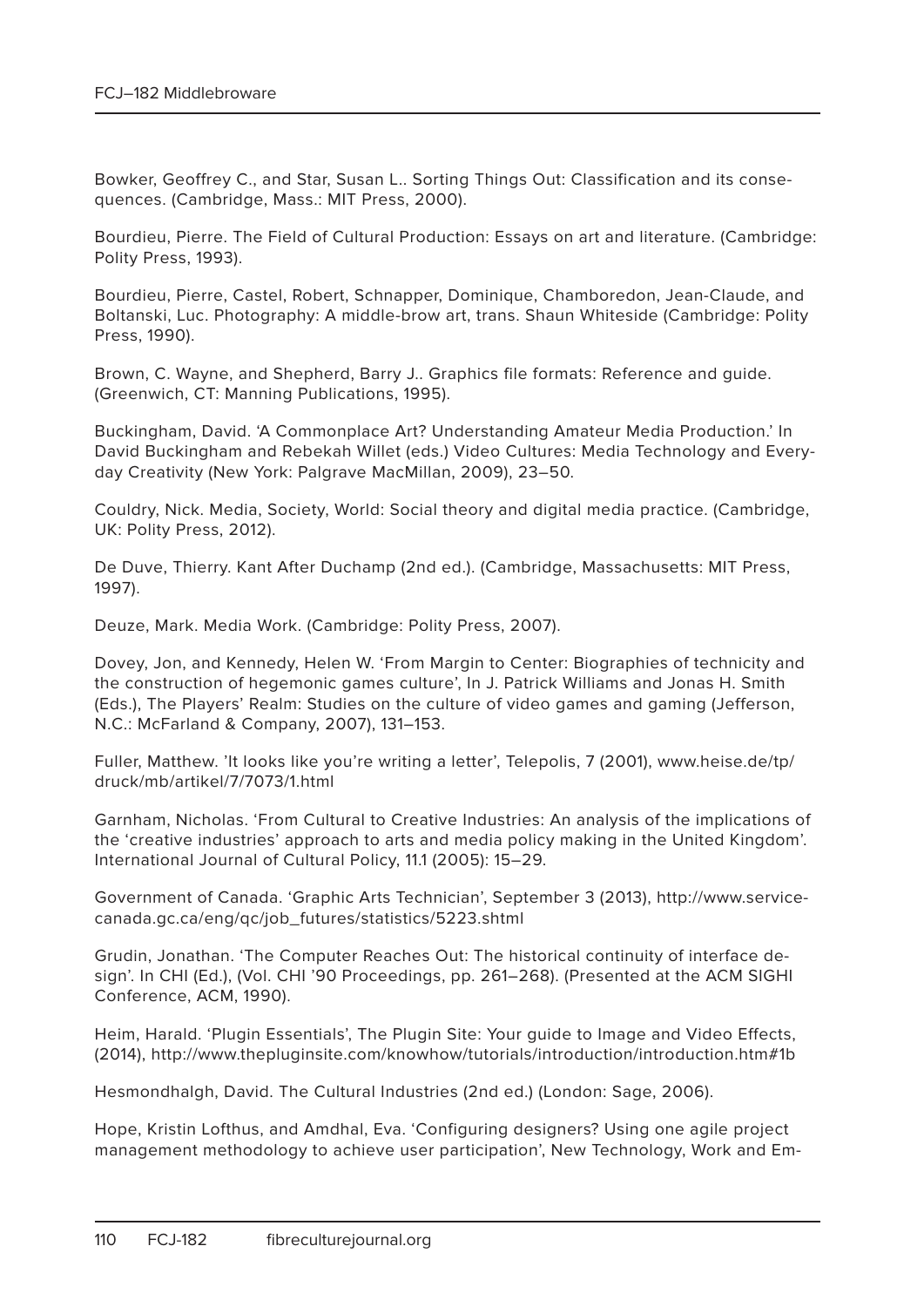ployment, 26.1 (2011): 54–67.

Howe, Denis. 'Middleware', Foldoc. Imperial College Department of Computing. (1985), http://foldoc.org/middleware

Knorr Cetina, Karin. 'Sociality with Objects: Social Relations in Postsocial Knowledge Societies', Theory, Culture & Society, 14.4 (1997): 1–30.

Kline, Stephen, Dyer-Witheford, Nick, and de Peuter, Greig. Digital Play: The interaction of technology, culture and marketing. (Montreal: McGill-Queen's University Press, 2003)

Kopytoff, Igor. 'The Cultural Biography of Things: Commoditization as process'. In Arhun Appadurai (Ed.), The Social Life of Things: Commodities in cultural perspective (Cambridge: Cambridge University Press, 1986), 64–91.

Lash, Scott, and Lury, Celia. Global Culture Industry: The mediation of things (Cambridge: Polity Press, 2007).

Lesage, Frédérik. 'Cultural Biographies and Excavations of Media: Context and process', Journal of Broadcasting and Electronic Media, 57.1 (2013): 81–96.

Lesage, Frédérik. 'Reviewing Photoshop: mediating cultural subjects for application software'. Convergence, (digital first 2014–2015).

Lesage, Frédérik, & Smirnova, Svetlana. '"Keeping up" through Teaching and Learning Media Software: "Introducing" Photoshop'. Canadian Journal of Communication, 40.2 (2015): 223–241.

Lievrouw, Leah. Alternative and Activist New Media. (Cambridge: Polity Press, 2011).

Mackenzie, Adrian. Cutting Code: Software and sociality. (New York: Peter Lang, 2006).

Manovich, Lev. 'Import/Export', In Matthew Fuller (Ed.), Software Studies\ a lexicon (Cambridge, MA.: MIT Press, 2008), 119–124.

Manovich, Lev. 'Inside Photoshop', Computational Culture, 1 (2011): 1–12.

Manovich, Lev. Software Takes Command. (New York: Bloomsbury Academic, 2013).

McRobbie, Angela. "Everyone is creative"; artists as pioneers of the new economy? In E. B. Silva and T. Bennett (Eds.), Contemporary Culture and Everyday Life (Durham, UK: Sociology Press, 2004), 186–199.

O.E.D. 'Photoshop v.' Oxford English Dictionary. Oxford: Oxford University Press. (2006), http://www.oed.com/view/Entry/260649

Poole, Lon. 'Pictures Perfected', Macworld, 8 (1991): 144–151.

Rushkoff, Douglas. Program or be Programmed: Ten commands for a digital age. (New York: OR Books, 2011).

Schewe, Jeff. 10 Years of Photoshop: The birth of a killer application. Photo Electronic Im-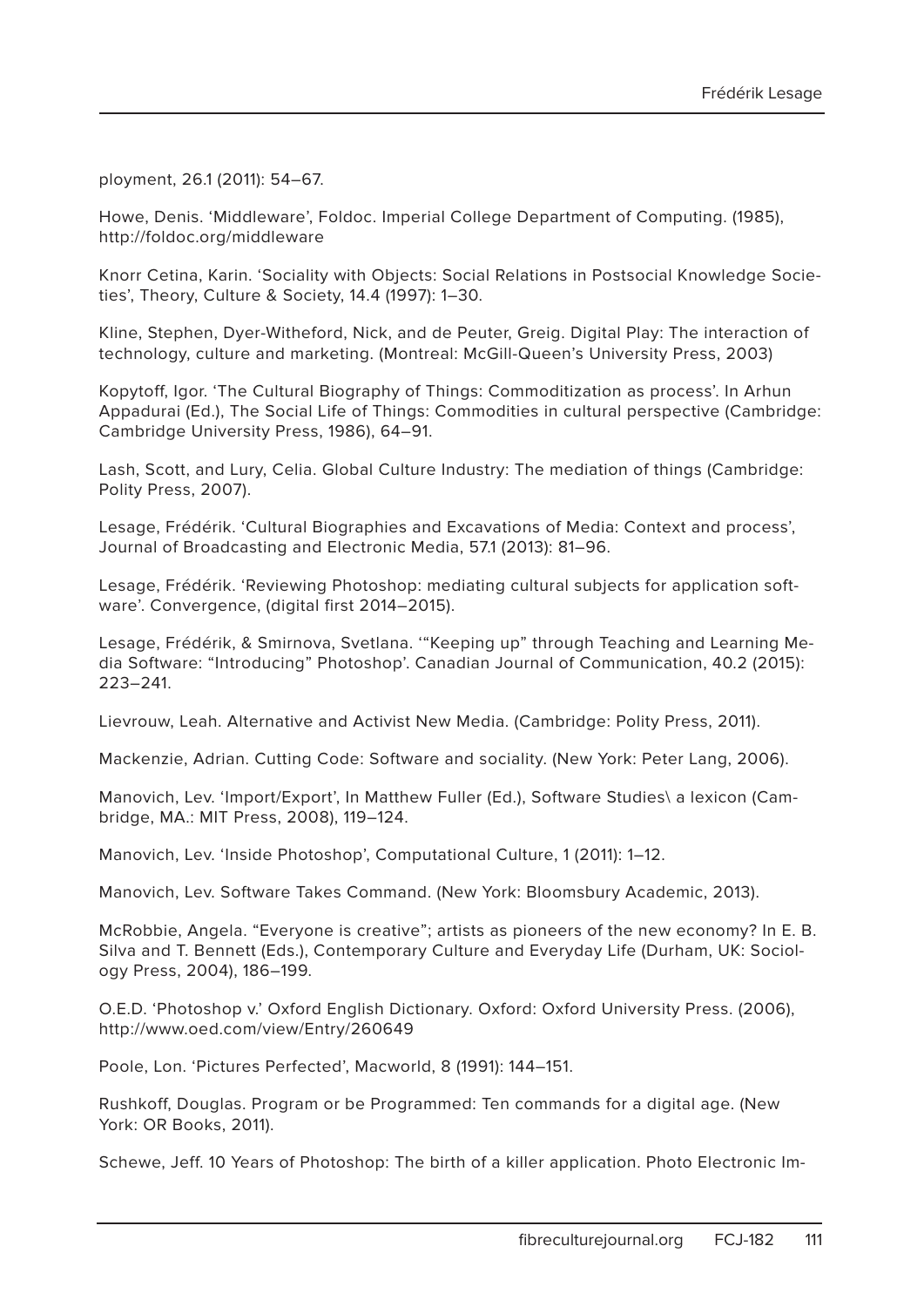aging Magazine, (2000, February): 16–25.

Shustek, Len. Adobe Photoshop Source Code. Software Gems: The computer history museum historical source code series (2013), http://www.computerhistory.org/atchm/adobephotoshop-source-code/

Silverstone, Roger, and Haddon, Leslie. 'Design and the Domestication of Information and Communication Technologies: Technical change and everyday life', In Robin Mansell and Roger Silverstone (Eds.), Communication by Design: The politics of information and communication technologies (Oxford: Oxford University Press, 1996), 44–74.

Singerman, Howard. Art Subjects: Making artists in the American university (Berkeley, Cal.: University of California Press 1999).

Slater, Don. 'Domestic Photography and digital Culture. In Lister, Martin\* (Ed.) The photographic image in digital culture\* (London: Routledge 1995), 129–146.

Star, Susan L.. 'This is Not a Boundary Object: Reflections on the Origin of a Concept', Science, Technology and Human Values, 35.5 (2010): 601–617.

Star, Susan L., and Griesemer, James R.. 'Institutional Ecology, "Translation" and Boundary Objects: Amateurs and Professionals in Berkeley's Museum of Vertebrate Zoology, 1907– 39', Social Studies of Science, 19 (1989): 387–420.

Sterne, Jonathan. 'Bourdieu, Technique And Technology', Cultural Studies, 17.3–4 (2003): 367–389.

Suchman, Lucy. 'Configuration'. In Celia Lury and Nina Wakeford (Eds.), Inventive Methods: The happening of the social (London: Routledge 2012), 48–60.

Tukey, John W.. 'The Teaching of Concrete Mathematics', The American Mathematical Monthly, 65.1 (1958): 1–9.

Turner, Fred. From Counterculture to Cyberculture: Stewart Brand, the Whole Earth Network, and the Rise of Digital Utopianism. (Chicago: University of Chicago 2006)

Voss, Alex, Harstwood, Mark, Procter, Rob, Slack, Roger, Büscher, Monika, and Rouncefield, Mark. 'Introduction: Configuring User–Designer Relations: Interdisciplinary Perspectives'. In Alex Voss, Mark Harstwood, Rob Procter, Mark Rouncefield, Roger Slack, and Monika Büscher(Eds.), Configuring User-Designer Relations: An interdisciplinary perspective (London: Springer 2009), 1–12.

Wikipedia. 'Middleware'. In Wikipedia. Wikipedia. (2014, June 26) http://en.wikipedia.org/ wiki/Middleware

Woolgar, Steve. 'Configuring the User: The case of usability trials'. In J. Law (Ed.), A Sociology of Monsters: Essays on Power, Technology and Domination (London: Routledge 1991), 57–99.